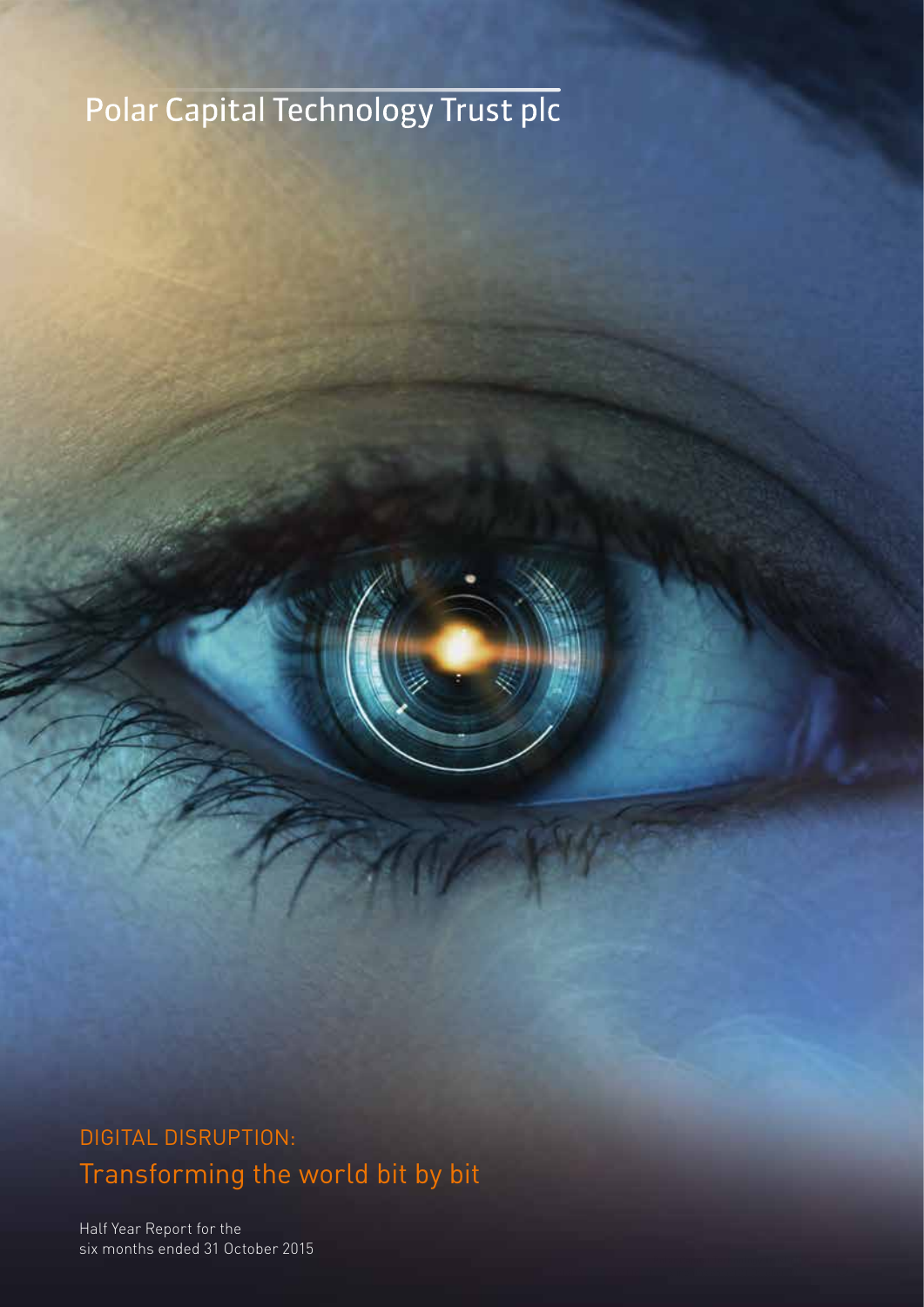# Polar Capital Technology Trust plc

# 1 About Your Company

02 Financial Summary and Key Data

1 About Your Company



## Investment Manager's Report and Portfolio

- 03 Investment Manager's Report
- 12 Portfolio
- 20 Corporate Matters and Statement of Directors' Responsibilities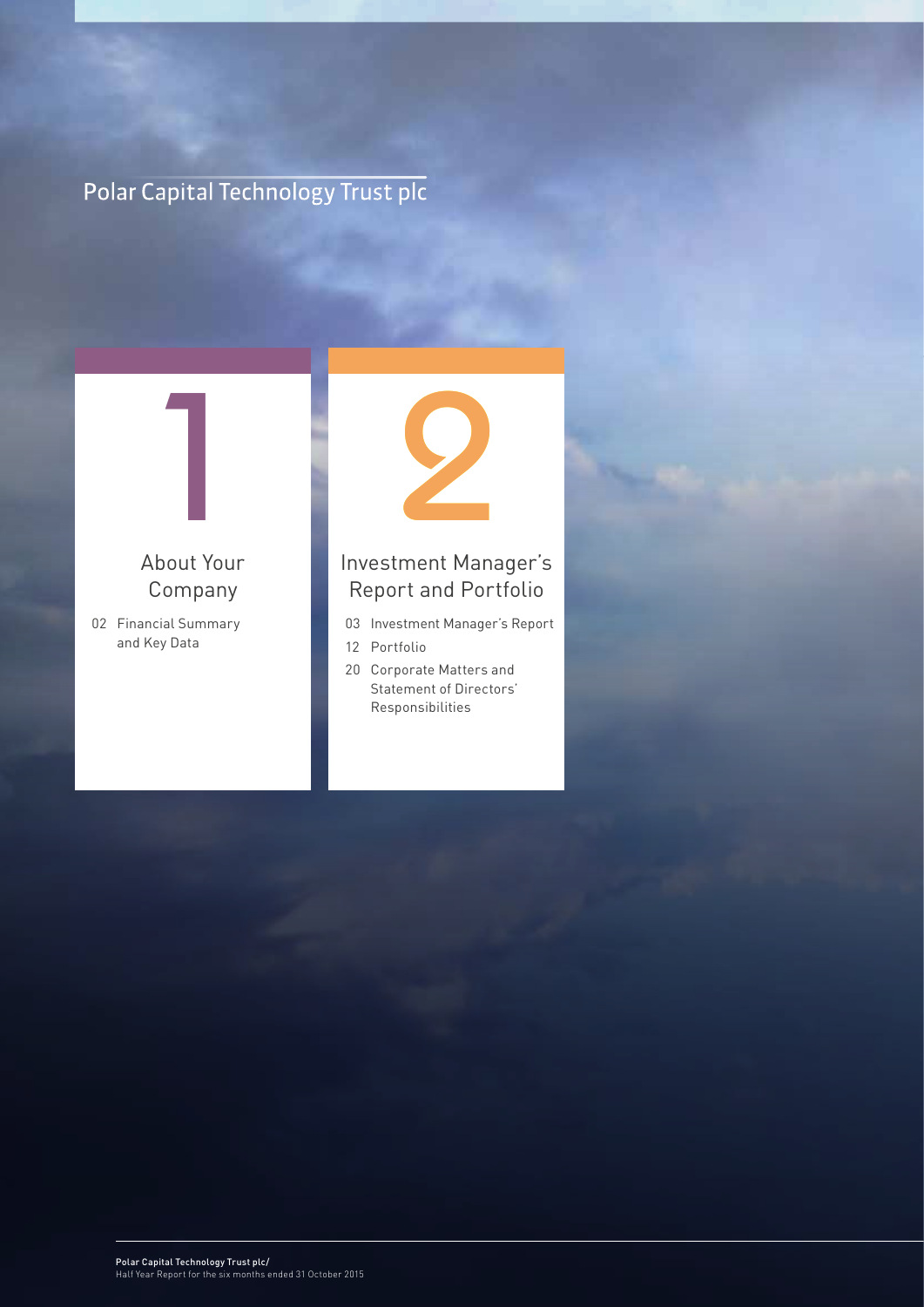

## Financial **Statements**

- 21 Statement of Comprehensive Income
- 22 Balance Sheet
- 23 Statement of Changes in Equity
- 24 Cash Flow Statement
- 25 Notes to the
	- Financial Statements



## Shareholder Information

27 Shareholder Information 32 Contacts

#### **Objective**

The investment objective is to maximise long-term capital growth through investing in a diversified portfolio of technology companies around the world.

#### **Investment Approach**

Stocks are selected for their potential shareholder returns, not on the basis of technology for its own sake. The Investment Manager believes in rigorous fundamental analysis and focuses on:

- management quality
- the identification of new growth markets
- the globalisation of major technology trends
- exploiting international valuation anomalies and sector volatility

## DIGITAL DISRUPTION: Transforming the world bit by bit

Please see the Annual Report for more on this subject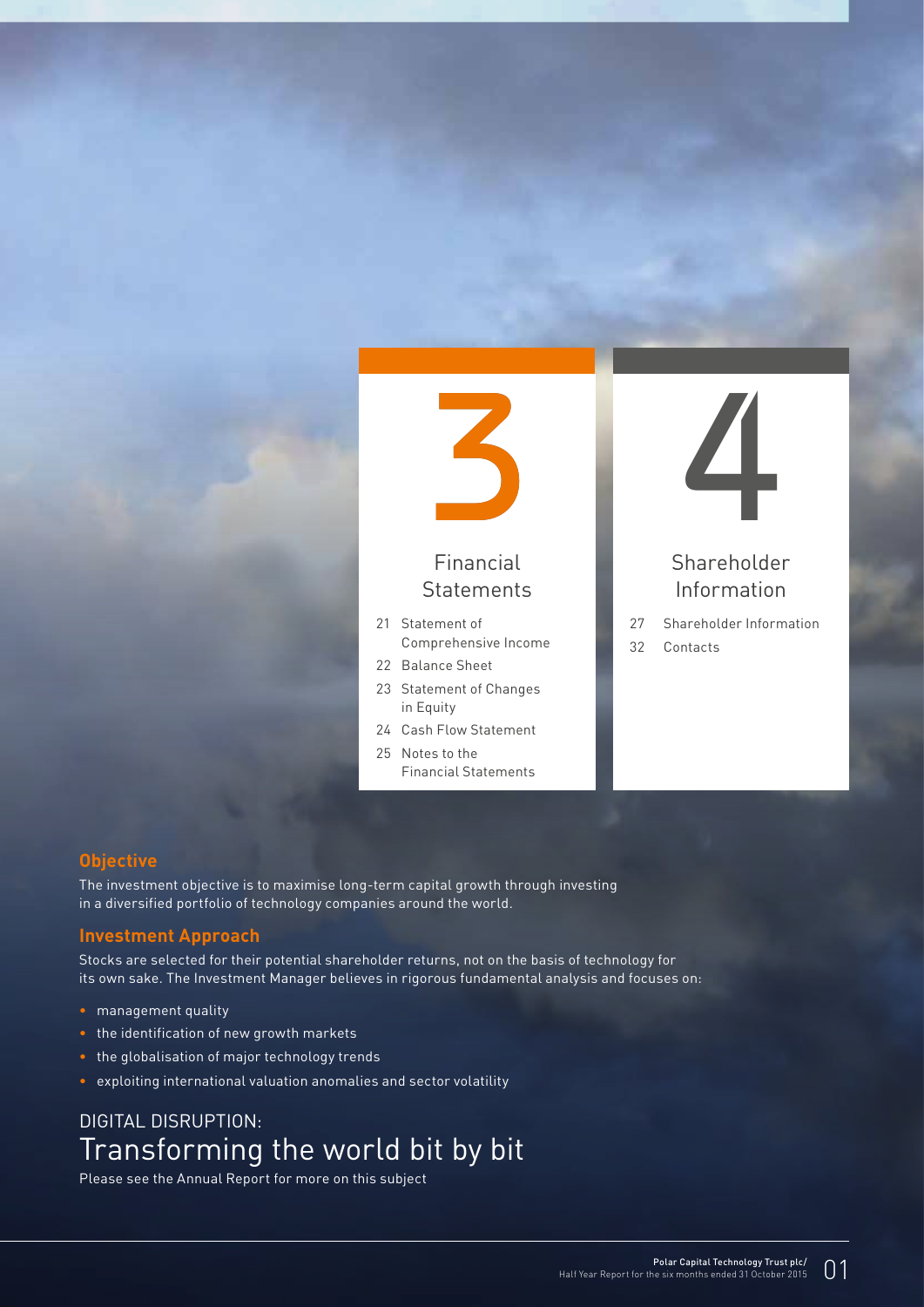## **Financial Summary and Key Data**

## **Financial Highlights**

|                                                                               | (Unaudited)<br>As at<br>31 October 2015 | (Audited)<br>As at<br>30 April 2015 | Movement<br>$\%$ |
|-------------------------------------------------------------------------------|-----------------------------------------|-------------------------------------|------------------|
| Total net assets                                                              | £799,718,000                            | £793,019,000                        | 0.8              |
| Net assets per ordinary share                                                 | 604.31p                                 | 599.25p                             | 0.8              |
| Benchmark (see below)                                                         |                                         |                                     | $-1.0$           |
| Price per ordinary share                                                      | 596.00p                                 | 592.00p                             | 0.7              |
| Discount of ordinary share price to the<br>net asset value per ordinary share | 1.4%                                    | $1.2\%$                             |                  |
| Ordinary shares in issue                                                      | 132,336,159                             | 132,336,159                         |                  |

## **Key Data**

|                                                                                                                                           | For the six months to<br>31 October 2015 |                               |  |
|-------------------------------------------------------------------------------------------------------------------------------------------|------------------------------------------|-------------------------------|--|
|                                                                                                                                           | Local<br>currency %                      | <b>Sterling</b><br>adjusted % |  |
| <b>Benchmark</b><br>Dow Jones World Technology Index (total return, Sterling<br>adjusted, with the removal of relevant withholding taxes) | $-0.5$                                   | $-1.0$                        |  |
| Other Indices (total return)                                                                                                              |                                          |                               |  |
| FTSE World                                                                                                                                |                                          | $-4.5$                        |  |
| FTSE All-share                                                                                                                            |                                          | $-5.7$                        |  |
| S&P 500 composite                                                                                                                         | 0.8                                      | 0.0                           |  |
| Nikkei 225                                                                                                                                | $-1.3$                                   | $-2.9$                        |  |
| Eurostoxx 600                                                                                                                             | $-3.6$                                   | $-6.0$                        |  |

| <b>Exchange rates</b> | As at<br>31 October 2015 | As at<br>30 April 2015 |
|-----------------------|--------------------------|------------------------|
| US\$ to £             | 1.5444                   | 1.5368                 |
| Japanese Yen to £     | 186.37                   | 183.90                 |
| Euro to £             | 1.3981                   | 1.3714                 |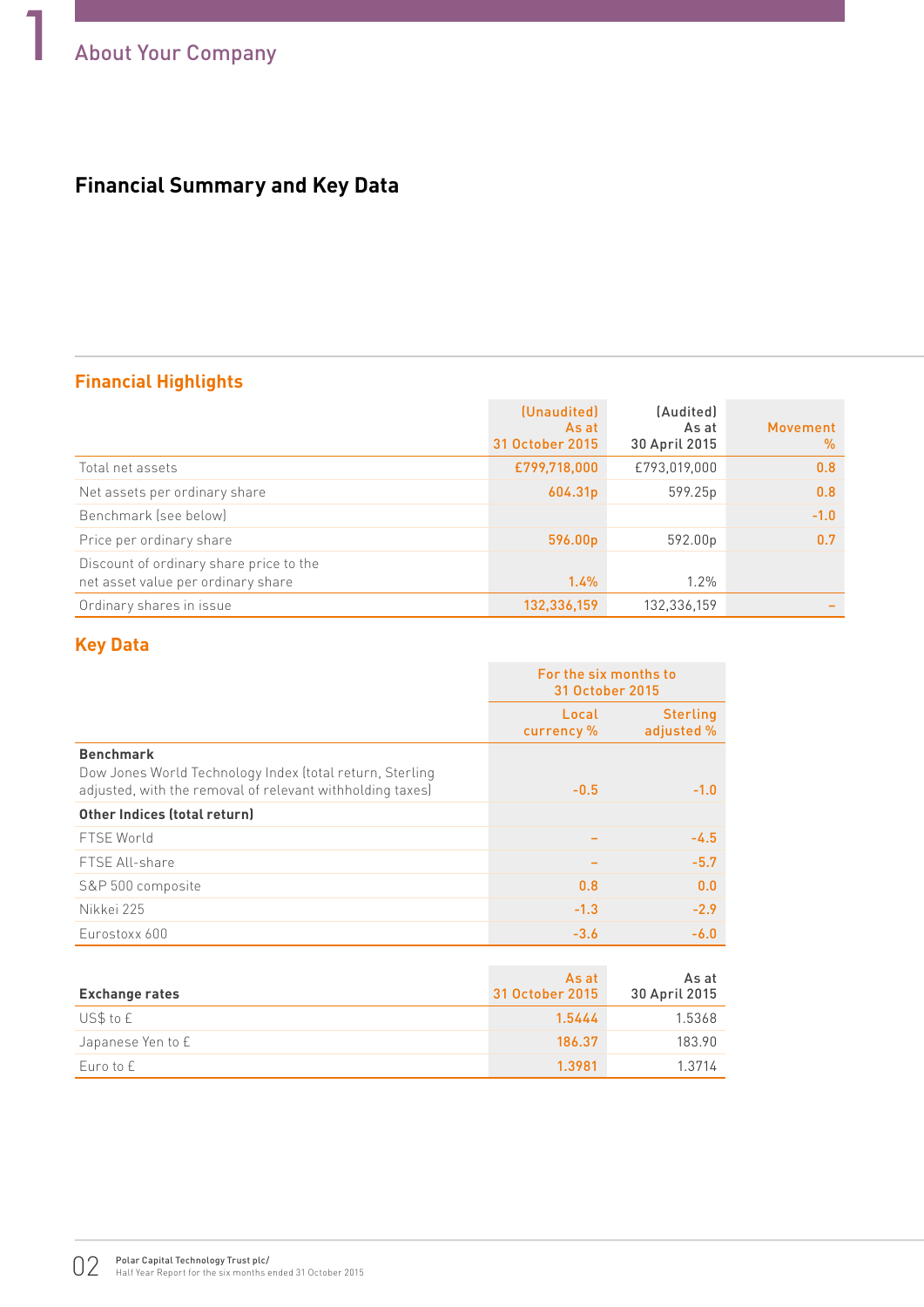

#### **Investment Manager's Report**  Ben Rogoff

#### **Market Review**

The half-year to 31 October 2015 saw equities consolidate earlier gains amid downward revisions to global growth, sustained commodity price weakness and mounting concerns about Chinese economic deceleration; the FTSE World Index declined 4.5% in sterling terms. Developed markets continued to perform relatively well, particularly the US (flat in sterling terms) where robust economic data and further labour market improvement (unemployment falling to 5%) was in contrast to downward revisions to economic growth and adverse geopolitical developments elsewhere. US corporate news-flow also remained supportive with investor sentiment buttressed by reasonable earnings progress (ex oil and gas), share buybacks and record M&A activity. While Europe also proved an economic bright spot, fears of a potential Greek default and/or Euro exit, the emissions scandal at VW and further currency weakness weighed on markets which fell 6%. Growing concerns about the pace of economic deceleration in China impacted Japanese stocks (-2.9% in sterling terms). Modest profit taking in developed markets was in stark contrast to sustained selling pressure in emerging markets that had to contend with the combination of weak Chinese data, plunging commodity prices and associated adverse foreign exchange movements as investors considered both the likelihood of a US rate hike and the unexpected decision by the Chinese to float the Renminbi in August. Plunging oil prices (-26% during the period) weighed heavily on energy exporters such as Russia who also had to contend with a 19% depreciation in the Ruble against the dollar. After a remarkably strong close to the last fiscal year, Chinese stocks were among the hardest hit during the half-year with the Hang Seng and Shanghai Composite indices down 20% and 26% respectively. Taiwanese stocks also fell sharply (-18%) due to sustained PC weakness and fears of greater Chinese competition while weakness in Korea (-11%) reflected miasma from the Renminbi float and continuing travails at Samsung.

The period began with equities shrugging off increased volatility in foreign currency, commodity and bond markets amid growing fears of a potential Greek default and continued speculation on the timing of the Federal Reserve's (Fed) first interest rate hike. Greek debt restructuring discussions became increasingly unstable in June following a missed IMF payment and the surprise announcement of a referendum. Equity market weakness in June saw Chinese equities fall sharply following an increase in margin requirement which started a cascade of selling pressure that continued into July, with the Shanghai Composite Index falling over 30% from its mid-June highs. Increasingly disorderly markets led to the Chinese authorities buying equities and suspending IPOs and at one point over 50% of the stocks in the 'A-share' universe were halted from trading. Although the market recovered from lows, Chinese economic data continued to deteriorate while the oil price (-21%) suffered its worst monthly fall since October 2008. Events in Greece added to the volatility with an unexpected 'no' vote in the referendum causing consternation before a subsequent bailout request sent by Greek officials to its creditors allowed markets to rally on hopes that an agreement would be found.

Unfortunately the rally proved short-lived as concerns over China increased dramatically following weak export data and the unexpected decision by the People's Bank of China (PBoC) to float the Renminbi. While bulls spun this surprising development as another step towards financial liberation bears portrayed the move as a policy reversal reflecting rapidly deteriorating economic trends. While the truth was likely somewhere in-between – bears won the day, the Shanghai Composite Index shedding more than 12% during August. Positive economic developments in both the US and Europe were overwhelmed by financial market volatility, increased risk aversion and weakening emerging market currencies, resulting in a dramatic 'flash crash' on the 24 August which saw the Dow Jones Industrial Index fall an incredible 1000 points before rallying intra-day to close 'only' down 3.6% on the day. While markets and investor sentiment recovered, the S&P 500 ended the month 6.2% lower in local currency, its largest monthly decline in more than 3 years.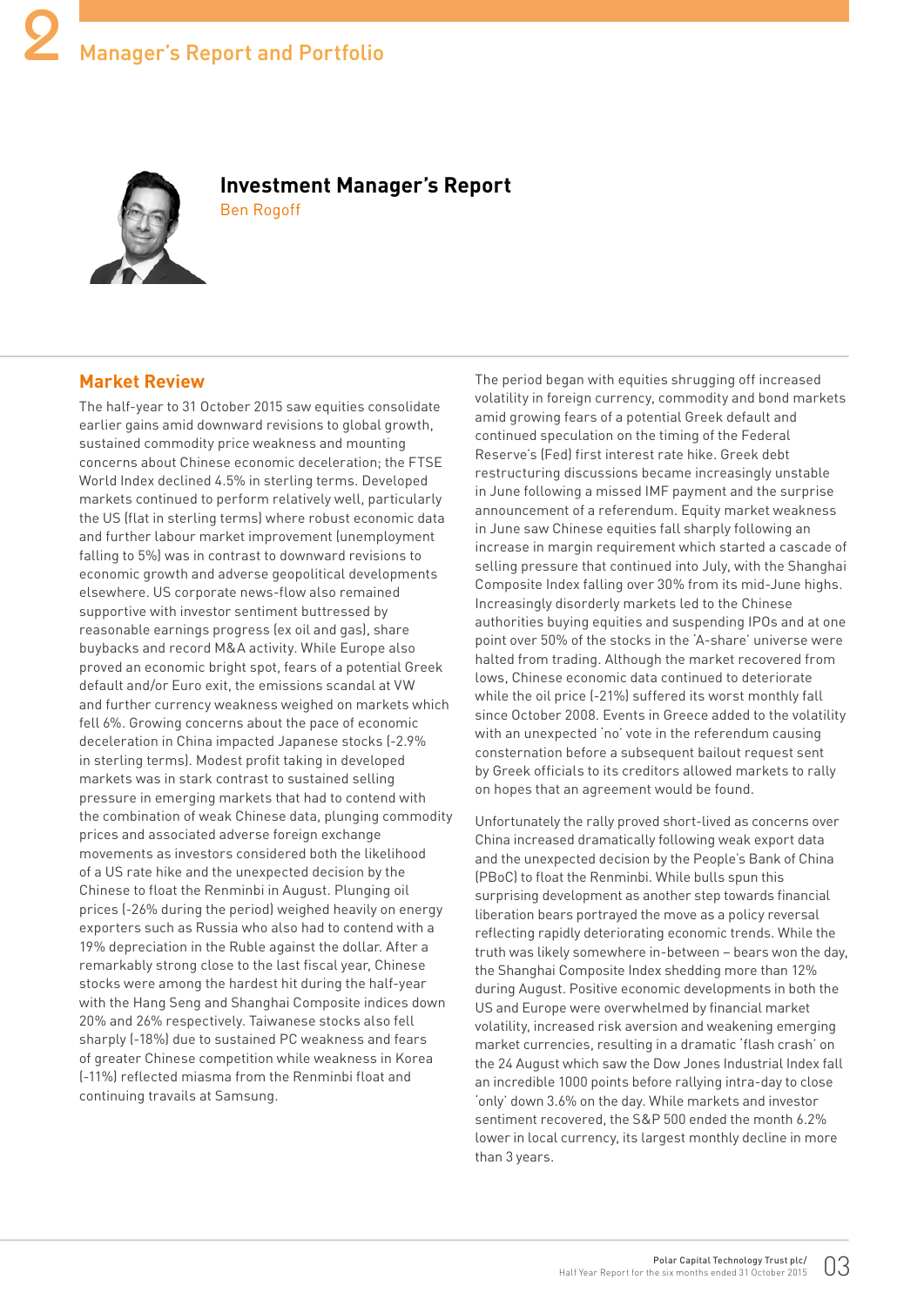## **Investment Manager's Report**

continued

#### **Market Review** continued

Concerns over China's slowing economic growth remained in focus during September following a flash manufacturing PMI hitting 47, a post financial crisis low. In contrast, the US remained an economic bright spot with domestic strength offsetting overseas weakness, although the Fed left interest rates unchanged due to increased uncertainty regarding the global economic outlook. At the stock level, biotechnology shares were hit hard after US Presidential candidate Hillary Clinton tweeted her proposal to control drug prices, wiping \$40bn in market value from the sector. The automotive sector also suffered after German car giant Volkswagen admitted deliberating cheating emissions tests in the US. Fortunately the half-year ended on a positive note with equity markets rebounding sharply in October led by stabilising Chinese economic data and further policymaker intervention in the form of a Chinese interest rate cut and ECB President Mario Draghi hinting at further intervention at the December meeting. In contrast, odds of a 2015 US rate hike rose significantly during the month following an FOMC statement signalling that concerns over global growth had receded. An encouraging start to third-quarter earnings season also played a part in equity market resurgence with strong results from a number of key large-caps, which together with outsized M&A activity helped US stocks register their best monthly returns since October 2011.

#### **Technology Review**

The technology sector continued to outpace the broader market during the past half year, the Dow Jones World Technology index declining 1.0% in sterling terms. As in prior years, some of this outperformance was passive (reflecting the sector's disproportionate exposure to the US, the US dollar, and its relatively limited exposure to emerging markets which underperformed during the period). While macroeconomic uncertainty and US dollar strength continued to play a significant part, weak earnings performance from a number of incumbent enterprise IT companies (including HP, IBM and Oracle) appeared to support our view that the new technology cycle has entered a more pernicious phase. PC-related companies fared particularly poorly as continued weak demand began to weigh on demand for components including hard drives and DRAM (memory chips). Smartphone-related assets also struggled due to the combination of weaker emerging market demand, intensifying competition and a relatively moribund upgrade cycle from Apple following the release of the iPhone 6S/+ in September. Chinese ADRs experienced extreme volatility with privatisations (companies looking to relist in the 'hot' A-share market) derailed by sustained market weakness before rallying sharply into period-end driven by strong fundamentals and improved sentiment. Internet companies were among the biggest winners during the half-year with both Facebook and Google continuing to benefit from user growth and usage, while Amazon's public cloud business (AWS) dazzled investors both in terms of its growth acceleration and unanticipated profitability. M&A also played a supportive role with a number of records broken during the period, with activity somewhat frenzied within the semiconductor sector while one of the largest public to private deals of all time – Dell's \$67bn acquisition of EMC – was announced in October.

The half-year began amid a flurry of newsflow and a robust conclusion to first-quarter earnings season. The semiconductor sector remained the focus with Avago Technologies announcing it would acquire fellow chipmaker Broadcom for \$37bn. This was followed a few days later by news that Intel was buying Altera for \$17bn, the Philadelphia Semiconductor Index leaping more than 9% during the month. M&A rumours spread beyond the semiconductor sector with talk that Visa would acquire Visa Europe and that Microsoft had floated a proposed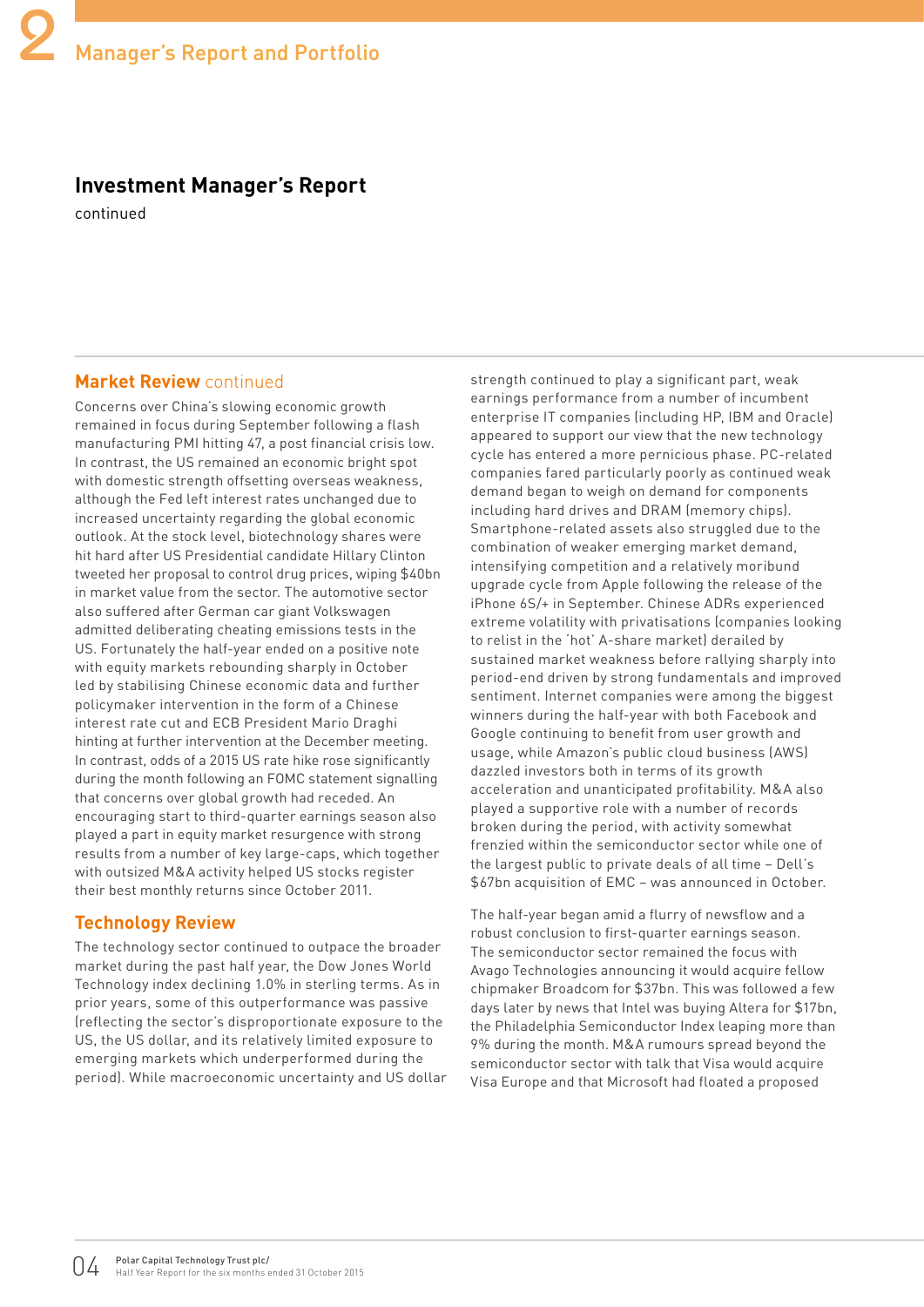\$55bn bid for Salesforce.com. Unfortunately gains in May proved short-lived with broader market weakness, poor PC shipment data and a very disappointing quarter from memory supplier Micron Technology weighing on the technology sector in June. Chinese technology ADRs were also volatile, torn between the wave of government sponsored de-listings / privatisations and the poor performance of the Chinese equity market. Off-quarter results from Oracle did little to lift the gloom with Oracle falling short of expectations with revenues falling 5% year over year (y/y) due to US dollar strength and an accelerating transition to the Cloud.

Some lost ground was regained during July with secondquarter earnings season commencing on a positive note, although there was a noticeable dispersion in fortunes. On the losing side, the semiconductor sector had to contend with waning end demand resulting in disappointing earnings and/or guidance. A number of incumbent technology companies including Microsoft, SAP and Yahoo also traded lower following disappointing results while IBM recorded its 13th straight year-over year decline in quarterly revenue. Unusually Apple also ended up on the losing side with iPhone sales falling short of consensus ahead of its anticipated September refresh, setting off a negative reaction throughout its supply chain. In contrast, Internet stocks were the clear winners following a significant 'beat and raise' quarter at Amazon with impressive results across both its eCommerce and Amazon Web Services (AWS) segments while Google delivered a solid quarter accompanied by encouraging noises from new CFO Ruth Porat about expense discipline, improved disclosure and potential capital return. This excitement was borne out in August when the company unveiled a surprise corporate restructuring and a new name – 'Alphabet' – for its public holding company. A number of other next-generation companies including Arista Networks, Priceline and Salesforce.com also delivered strong second-quarter results during the month although stock performance remained somewhat divorced from fundamentals resulting in further compression of next-generation valuations.

The final two months of our half-year saw the technology sector stabilise before regaining much of the ground lost during the summer. September proved relatively eventful with both Palo Alto Networks and Red Hat reporting strong quarters while Oracle once again blamed its revenue and licence sale shortfall on its Cloud transition. While semiconductor fundamentals remained pressured sector share prices were supported by further consolidation which saw Dialog Semiconductor bid \$4.6bn for Atmel while Chinese state-backed Tsinghua Holdings acquired a 15% stake in Western Digital. September also saw Apple release its long-awaited iPhone 6S/+ phone upgrade. Third-quarter earnings season dictated proceedings during October with some of the strongest results delivered within the Internet subsector. For the second consecutive quarter, both Amazon and Google delivered almost faultless results while LinkedIn positively surprised with their core Talent Solutions business reaccelerating for the first time in five years.

Beyond the Internet sector, third-quarter earnings were more mixed with a number of enterprise incumbents including IBM continuing to feel the impact of Cloud migration. In addition, Dell and Silver Lake announced their intention to buy EMC for \$67bn which we suspect says more about the cheapness of debt and the spectre of Cloud deflation than it does about the value Dell will be able to extract from the fading enterprise asset that is EMC. In addition to the Dell-EMC deal, the semiconductor sector embarked on another round of frenzied M&A activity during the month with Western Digital acquiring SanDisk for \$19bn while semiconductor capital equipment suppliers Lam Research and KLA-Tencor announced a \$10.6bn merger. In contrast with a number of legacy incumbents, both Apple and Microsoft reported solid third-quarter results. In the case of Apple, the company beat estimates and guided ahead for Q4 with the all-important iPhone shipments (48m) in-line with more muted expectations following mixed numbers from a number of suppliers.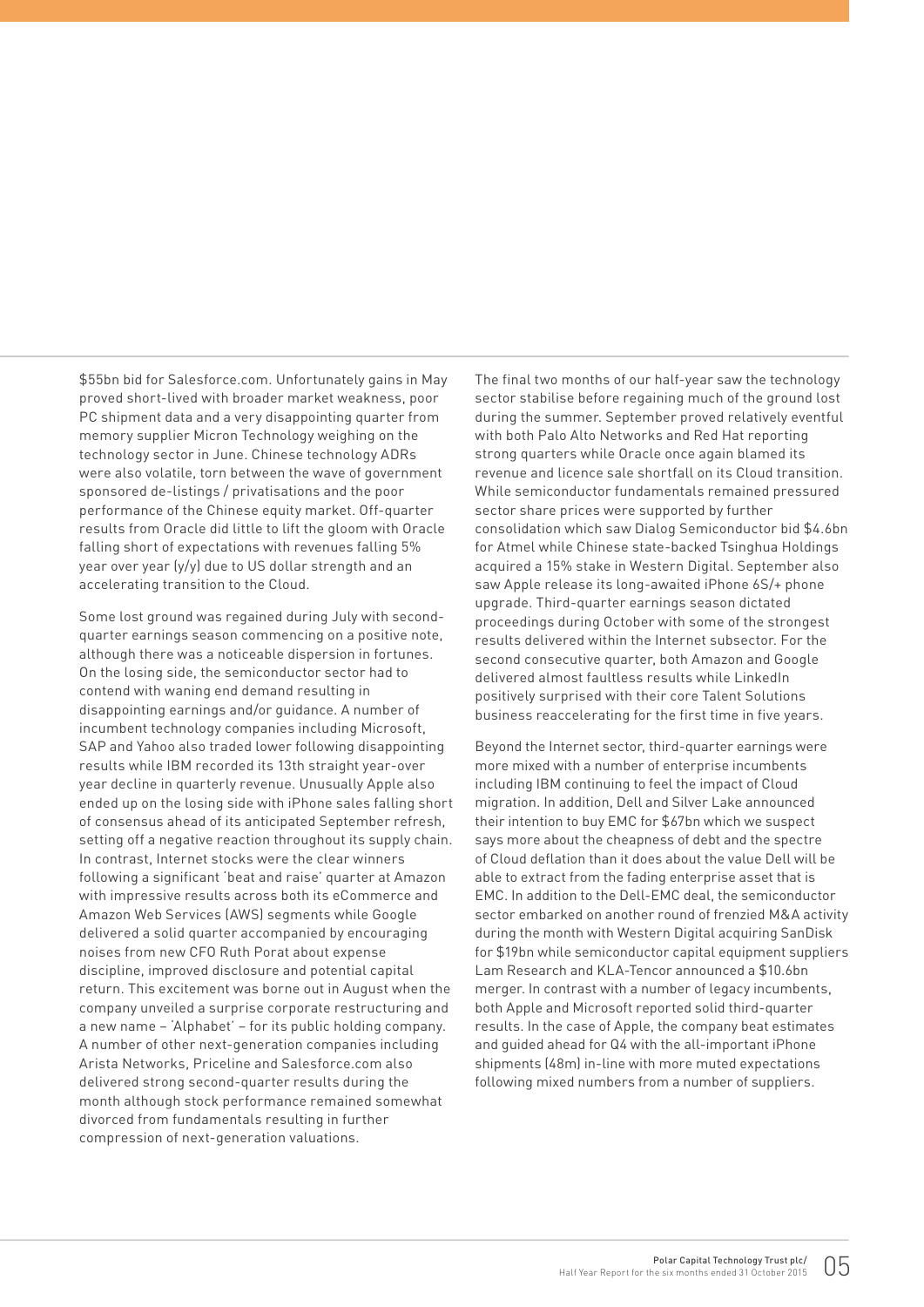### **Investment Manager's Report**

continued

#### **Portfolio Performance**

Our total return performance came in ahead of our benchmark, with the net asset value per share rising 0.8% during the first half versus a 1.0% decline for the sterling adjusted benchmark. The most significant contributor to performance was Amazon.com, our largest positive active position that advanced 46% during the period with other Internet holdings (including Alphabet, previously Google, and Facebook) playing a supporting role. Computer gaming companies such as Activision, Electronic Arts and Ubisoft all delivered strong absolute and relative performance aided by next-generation console adoption and an increasing mix of margin-rich digital content. The Trust also continued to benefit from the underperformance of a number of incumbent companies that faced deteriorating PC/hardware trends including Canon, Hewlett Packard, and Lenovo with weakness extending into key component suppliers Micron, Seagate and Western Digital (where we held either underweight or zero positions). Our relative performance was particularly pleasing as we continued to face style related headwinds during the period, smaller stocks trailing their larger-cap peers by 3.4% on a total return basis, as measured by the Russell 2000 and 1000 technology indices respectively. In terms of negatives, relative underperformance was generated by our underweight position in Microsoft, which enjoyed a material re-rating during the period (growing traction in its Cloud businesses) in contrast to a number of our favoured high growth stocks such as Netsuite and Splunk where valuations continued to compress despite strong fundamentals. Relative performance was also negatively impacted by disappointing performance from several of our smaller cyber-security holdings such as FireEye and VASCO Data Security which delivered results / guidance that fell short of expectations.

#### **Market Outlook**

Despite a more challenging first half for global equities, we remain constructive on markets for essentially the same reasons outlined in our last annual report. Although we had hoped economic growth would accelerate this year, forecasts have once again been subject to downward revisions such that global GDP is now expected to increase by c.3.1% as compared to c.3.5% forecast at our year-end. While the Chinese economy is still expected to expand c.6.8% in 2015, this will have required significant intervention including interest rate cuts and devaluing the Renminbi. Slower China growth and associated commodity weakness has weighed heavily on emerging market progress with 2015 growth now pegged at 4% resulting in the 'fifth consecutive year of growth declines'. In contrast, advanced economies have continued to perform relatively well with 2% growth expected this year, 0.4% below earlier forecasts. Downward revisions reflect a more muted 'energy windfall', together with much lower growth in commodity-heavy countries and weaker overall global conditions.

Looking into 2016, hopes for global economic reacceleration and 3.6% growth look achievable although we are mindful that this annual prognosis has proven wide of the mark consistently since 2009. The US economy is likely to remain a relative bright spot, being forecast to grow 2.8% (2015: 2.6%), with weaker exports (due to Dollar strength) likely to be ameliorated by lower energy prices, less fiscal drag and labour / housing market improvement. The Eurozone recovery should also extend next year, with expectations for 1.6% growth supported by a robust domestic demand, labour market improvement and accommodative monetary policy. Many of these same factors should see Japan experience modest economic reacceleration too despite slow progress thus far in terms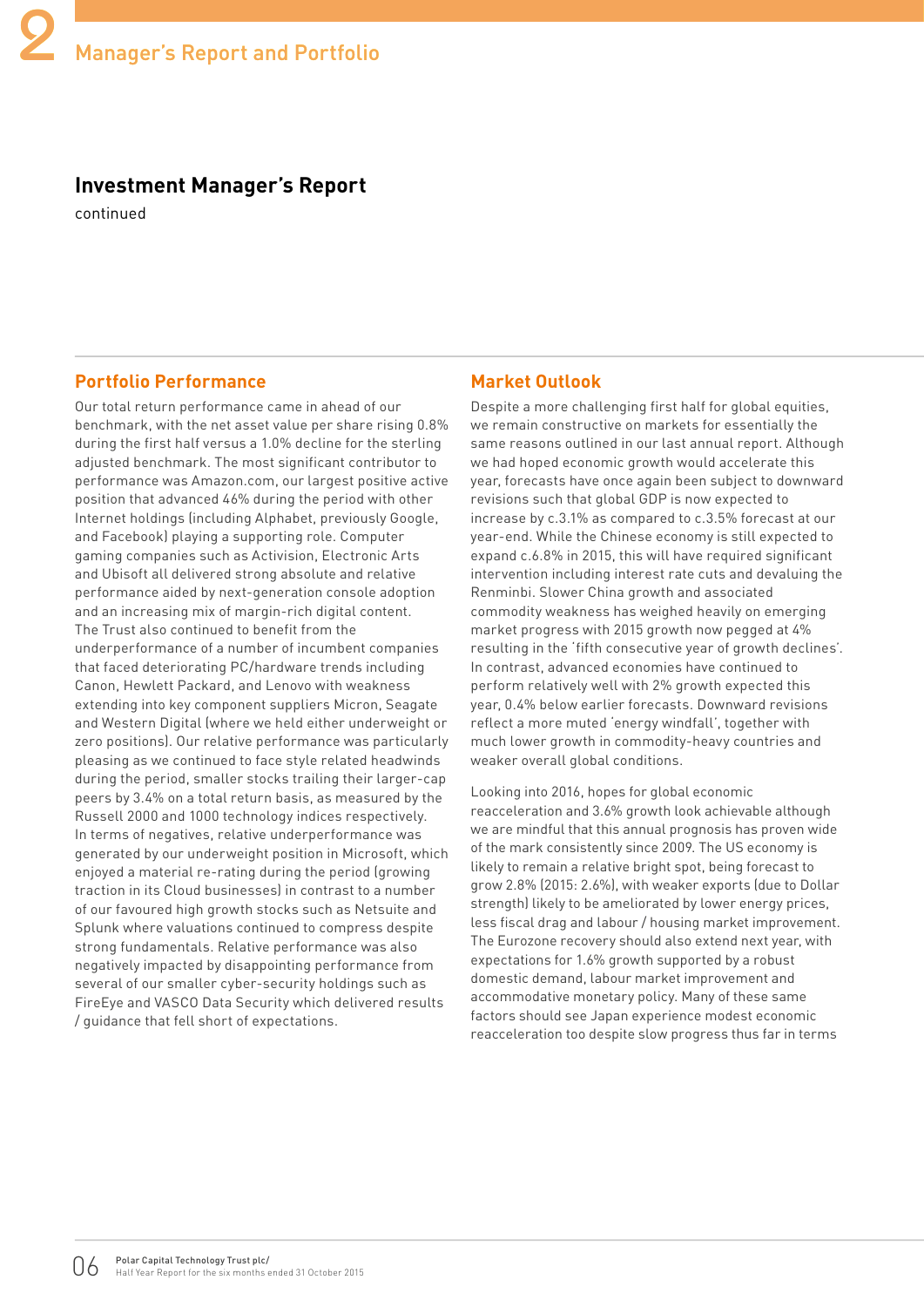of structural reforms. China is likely to experience its slowest annual growth this year since 1990 with further deceleration anticipated in 2016. As the world's second largest economy, China is likely to remain both the greatest risk to global forecasts and the most likely source of future 'growth scares'. However, we continue to believe that a so-called 'hard-landing' represents a 'tail outcome' with policymakers recently blessing 6–7% ('very normal') growth for the next three to five years. If China holds together, 2016 should see EM growth reaccelerate, driven by India and 'partial normalisation' of a number of commodity-sensitive economies in distress this year.

While the global recovery remains both sub-par and increasingly uneven, it appears likely that the Federal Reserve will shortly raise interest rates for the first time since 2008. While we do not claim expertise on these matters, a first rate hike looks increasingly overdue given that the most recent non-farm payroll data revealed that unemployment had fallen to 5%, the lowest level since April 2008 while average earnings increased 2.5% year-onyear, the highest rate since the financial crisis. In contrast with earlier 'taper tantrums', developed markets have so far absorbed this news well because recent intervention in China and Europe have acted as welcome reminders that policymakers remain alive to the risk of 'growth scares' becoming self-reinforcing we continue to expect a shallow tightening cycle in the US with policymakers remaining intentionally 'behind the curve' due to the asymmetric risk associated with policy error and an inflationary backdrop that remains benign across much of the world . However, our relative comfort regarding the impact of US rate hikes does not extend to emerging markets where external financing conditions may deteriorate further once the tightening cycle commences.

Six months ago we laid out the latest iteration of our bullish prognosis for developed market equities, a view that we have held since 2009 based on two overarching beliefs; firstly, that long-term valuation averages do nothing to capture the uniqueness of the present investment backdrop, and secondly that our interests as investors remain remarkably aligned to those of policymakers. We believe that both of these pillars remain true today, even as we approach a key recovery moment – the first US interest rate hike since 2008. While 'history suggests that shifts in monetary cycles can have profound effects' on risk assets, we are disinclined to abandon our constructive stance, although we acknowledge (like we did in our last annual report) that the risks associated with our sanguine view have probably increased. At times like this it is all too tempting to disengage and take profits, 'safe' in the knowledge that this long and extended bull market 'must' eventually come to an end because all good things do. Instead, we fall back on the uniqueness of the current cycle, the relative attraction of our asset class compared to most alternatives and the empirical observation that the 'early stages of US tightening have not derailed global equities in the past'. As such we expect to remain fairly fully invested while continuing to track key indicators that might require us to change course more materially. As we outlined in our last annual report, these include wider high yield spreads, deteriorating market breadth and peak profit margins, all of which have tended to precede equity bear markets. However, none of these appear to have become concerns, which is why we remain most focused on loss of policymaker support as the primary risk to our thesis.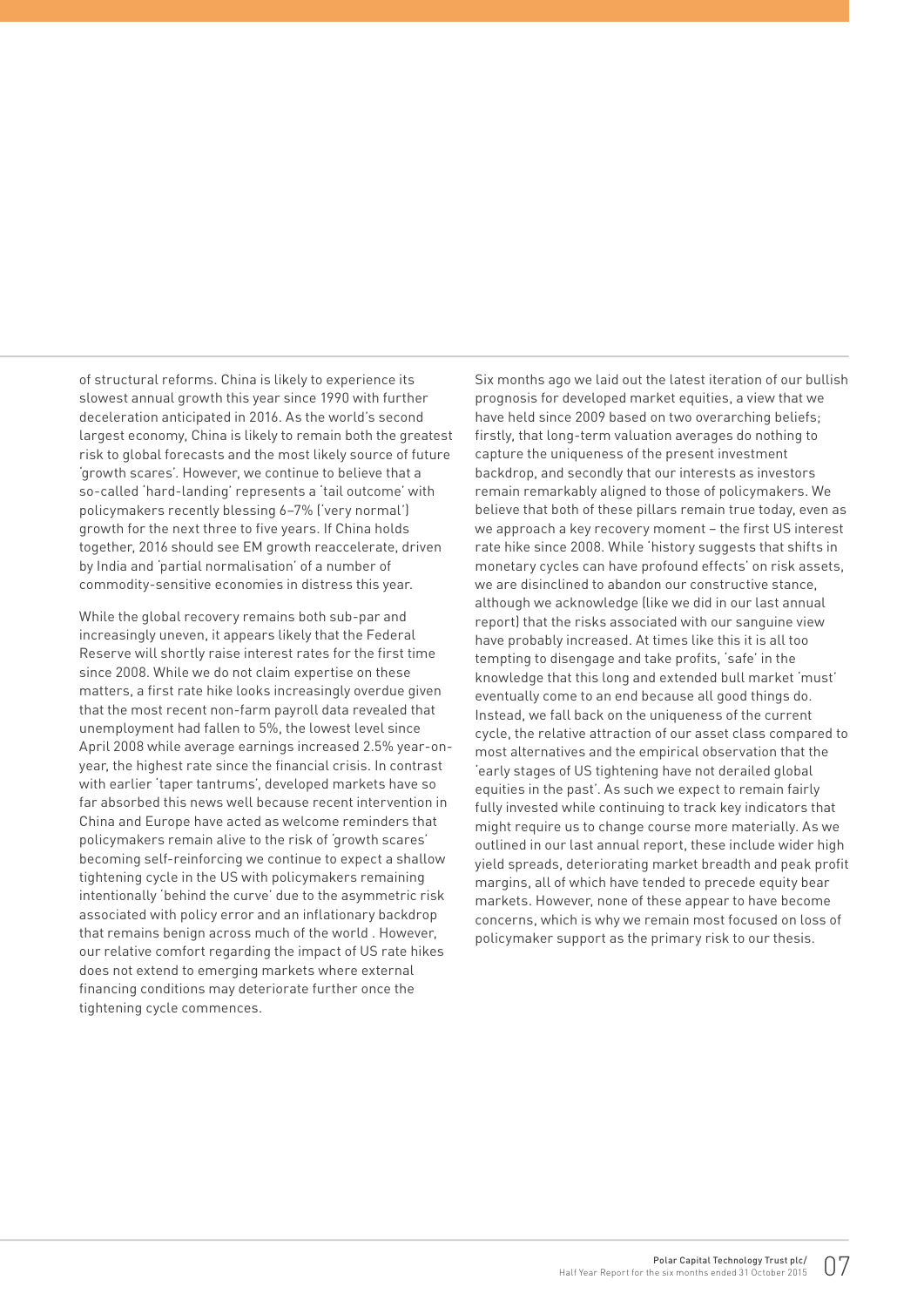#### **Investment Manager's Report**

continued

#### **Market Outlook** continued

The combination of earnings growth and weaker markets have resulted in equity valuations compressing modestly over the past six months with US stocks now trading on forward PEs of c.16.2x, as compared to 17.6x at our last fiscal year end. Despite this, absolute valuations are no longer cheap with most traditional measures of value above long-term averages, which is likely to result in returns becoming increasingly dependent on underlying earnings (and dividend) growth. This has certainly been the case so far in 2015 as commodity price weakness and a resurgent dollar have constrained US corporate earnings. Fortunately, earnings should reaccelerate next year as oil price weakness and US dollar strength abate, with current expectations pegged at c.8% in 2016. In addition to an improved earnings outlook, stocks should continue to enjoy support from buybacks which remain at record levels, US companies spending more on share repurchases in the second quarter on a trailing twelve month basis than they generated in free cash flow. Although the S&P 500 (ex financials) boasted cash and equivalents worth \$1.43tr in Q2, buybacks (and dividends) continue to be increasingly funded via bond issuance that amounted to more than \$118bn in the second quarter (as compared to the \$175bn returned to shareholders). Similarly, increasingly debtdriven M&A should remain supportive for equities too with global volume having recently surpassed \$4tr for the first year-to-date period on record, representing a 38% y/y increase. The combination of debt-funded buybacks and M&A activity has seen the US corporate sector swap debt for equity at a run-rate of c.3% of GDP which we believe reflects the decision to hold cash off-shore and the relative attraction of the two competing asset classes.

#### **Key Risks**

In addition to those outlined above, there are a number of additional risks that investors should consider. As previously discussed, the greatest risk to equity markets remains the potential loss of policymaker support that has underpinned risk assets since 2009. This continues to look unlikely for now given that deflation remains a key policymaker focus in Europe and Japan while we expect the Federal Reserve to remain intentionally 'behind the curve'. A sub-trend (and increasingly uneven) global recovery together with large output gaps are likely to present investors with future 'growth scares', particularly in emerging markets where fortunes remain closely tied to commodity prices and China growth. We expect these challenges to be met forcibly by policymakers where possible in order to prevent them from becoming selfreinforcing; as such we continue to believe a Chinese 'hard landing' remains a 'tail risk' due to the degree of monetary and fiscal firepower afforded to policymakers by benign inflation. Although systemic risk has continued to diminish, the implications of a Fed tightening cycle are not yet known, particularly in relation to its impact on EM currencies and external financing conditions. Currency risk and capital flight also both remain valid concerns, especially post the Chinese decision to devalue / float the Renminbi in August. Other risks include greater uncertainty ahead of the 2016 Presidential election, corporate tax reform and the inability of governments to deliver the right mix of growth and austerity. As in previous years, geopolitical risk remains the most important exogenous factor to consider, particularly the threat posed by Islamic extremism in North Africa, the Middle East and more recently in Europe.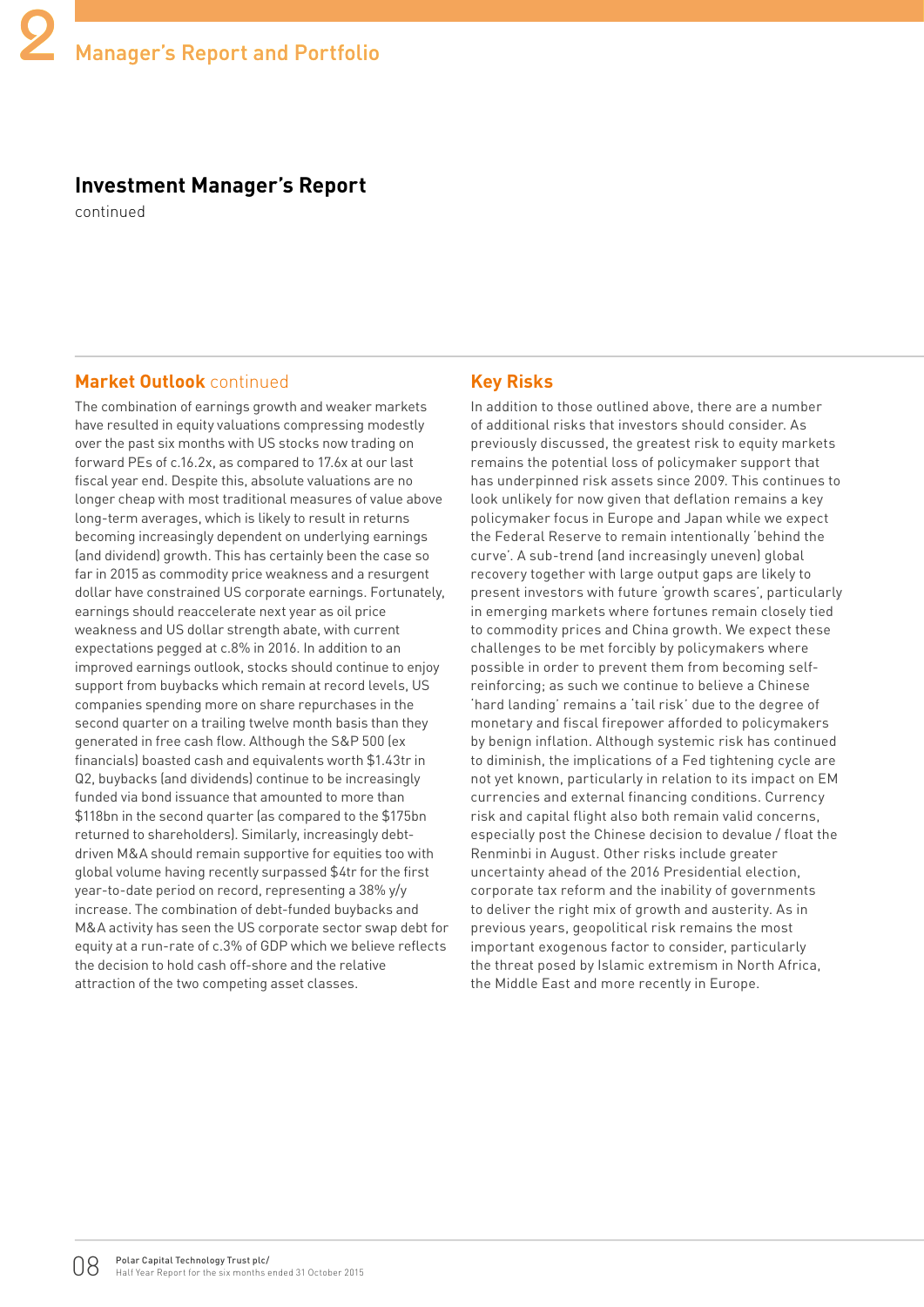#### **Technology Outlook**

Given that our sector has become increasingly dependent on global GDP growth, it is little wonder that technology spending expectations have been revised lower since our year-end with worldwide IT spending now expected to increase 2.5% in constant currency terms in 2015, as compared to 3.1% previously. However, these forecasts exclude the (very real) impact of some remarkable currency moves which will leave overall IT spending declining by nearly 5% this year in US dollar terms, far worse than the 1.3% contraction envisaged at year-end. While a rebound in US dollar growth looks mathematically inevitable once this year's currency swings normalise, Gartner's constant currency forecast for 2016 is just +1.8% which would represent the lowest annual increase since 2010 and well below current forecasts of 3.1% global GDP growth. Things are getting worse, not better, which likely explains why more technology incumbents are beginning to finally acknowledge that Cloud disruption is playing a part in their travails rather than just wheeling out the good old 'macroeconomic uncertainty' canard. The combination of weak fundamentals and accelerating Cloud adoption explains why technology valuations remain 'undemanding', the sector today trading on a forward PE of c.16.3, at/around the market multiple despite its vastly superior aggregate balance sheet. While incumbents have at least acknowledged their slower growth profiles via greater capital return programmes, this has done nothing to alter our view that enterprise computing is looking increasingly anachronistic and our belief that the new technology cycle has entered a more disruptive phase.

In our last annual report we described how most large legacy technology areas had continued to slow and/or contract. If anything, fundamentals in these segments have deteriorated further, epitomised by a PC and tablet market where spending is now expected to decline by almost 10% in 2015. Smartphone growth has also slowed sharply as we suspected, with devices increasing just 14% y/y during the second quarter of 2015 with Apple capturing c.1/3 of incremental units. High levels of penetration, together with limited changes in form factor suggest that 2016 will prove the worst year on record for smartphone growth; unit growth is now anticipated to be below 10% with revenues potentially declining y/y (and Apple/Samsung capturing most of the industry profit pool). In aggregate, the worldwide device market contracted by 5.1% in US dollar terms in Q3'15, the first contraction since the financial crisis. While US dollar strength will normalise next year, many of these key categories are mature and at risk from technology substitution. As such, growth is unlikely to recover until a genuinely new device type such as virtual reality (VR) becomes mainstream. Until then, overall device spending is likely to continue to undershoot global GDP with Gartner forecasting just 1.1% CAGR 2014–2019 in constant currency terms.

In stark contrast, adoption of cloud computing appears to be inflecting evidenced by accelerating growth at Amazon Web Services (AWS), the public cloud computing division of the world's largest online retailer. In its most recent quarter, AWS achieved a revenue run-rate of \$8.3bn (+79% y/y during Q3) with operating margins of c.25% which – despite having been excited about this business for many years – came as a very pleasant surprise (we had assumed the business was being run at/around breakeven as it scaled up).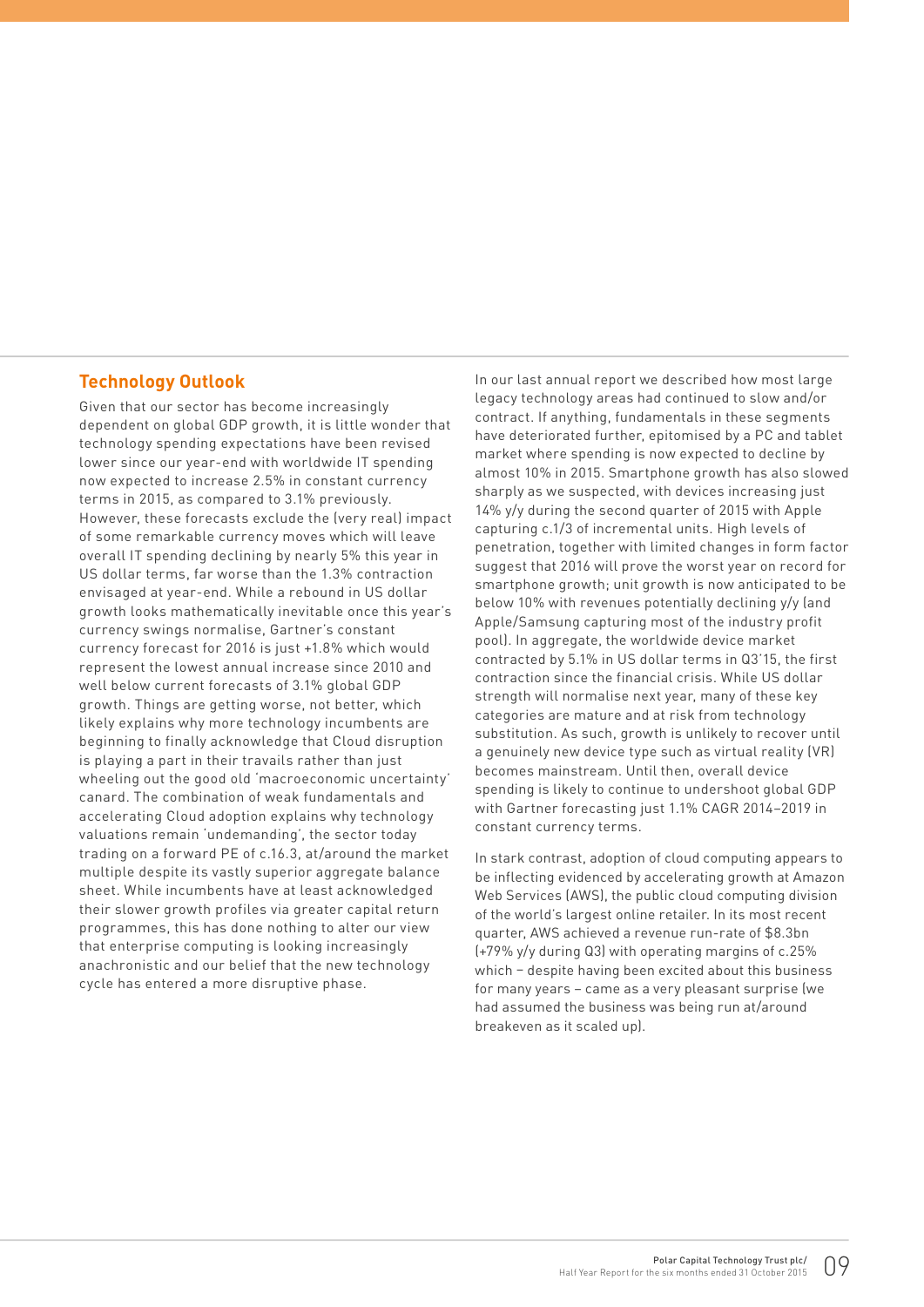## **Investment Manager's Report**

continued

#### **Technology Outlook** continued

The degree of profitability at AWS reflects the fact that having used its six year head-start to established a dominant lead in raw compute and storage (Gartner estimate that AWS deploys over 10x more compute than all the other infrastructure-as-a-service companies combined) it is now moving up the computing stack into margin-richer areas such as database. This \$8bn+ business looks set to grow significantly over the coming years as enterprises begin to migrate more and more of their compute and storage to public clouds, epitomised by recent comments from the Chief Information Officer (CIO) of GE who stated that over the next three years they would move 60% of their IT workloads to AWS, describing Amazon as a 'trusted partner that is going to run our company for the next 140 years'. Microsoft also looks set to participate in this migration having invested heavily in its own cloud ('Azure') over recent years. While it remains a distant second to AWS, Microsoft is likely to act as a 'digital ferryman' for much of its installed base and as such looks better positioned than any other incumbent enterprise vendor we follow.

The combination of 'structural volume decline' in devices, together with accelerating cloud adoption is resulting in a genuine bifurcation in sector fortunes evident during third-quarter earnings season where Amazon's progress was in stark contrast (and likely contributed to) IBM's fourteenth consecutive quarter of declining year over year revenues and Oracle's negative y/y licence sales. Semiconductor companies appear to have embraced the reality of slower unit growth (together with inexpensive and highly available debt) by consolidating at record pace with \$110bn of deal volume in the year to October. The other catalyst for this industry consolidation is China's intensifying push into the semiconductor industry and a growing emphasis on M&A and technology partnerships, something we will discuss in greater length at year end. Beyond the semiconductor sub-sector, M&A remains largely financial (rather than strategic), much to our chagrin. Private equity is back, mopping up a swathe

of Cloud challenged second-tier assets with much to lose from the Cloud, using relatively inexpensive debt to recycle capital. With this in mind Dell's audacious \$67bn bid for EMC looks more like a marriage of (cost-cutting) convenience, made in haste rather than in heaven, while EMC's apparent desire to escape the glare of public markets likely reflects the fact that cloud disruption is only going to intensify over the coming years given that every \$1 migrated to AWS is said to destroy the equivalent of \$4 of legacy technology spend.

In addition to Microsoft, the one other large incumbent we continue to favour and warranting special mention is Apple, with its premium priced products, affluent customers and its relatively modest unit shares across its product range. However, the challenge for the stock is whether growth can be sustained now that the smartphone market is mature given that the iPhone generates c.2/3 of profits. While the company recently guided to unit growth in Q4'15, the quarter will include three additional weeks of sales in China than in the prior year; the 'can Apple grow units' debate has shifted to Q1'16. In our view, Apple must – at some point – succumb to the law of large numbers but this does not mean that its demise is inevitable. While history has not been kind to incumbent technology companies we have long argued that Apple is better understood as a luxury / mass affluent consumer goods company which has more in common with the Swiss watch industry than Blackberry, Dell or Nokia. Clearly this is not a consensus view because Apple stock trades today at just over 9x forward earnings once adjusted for its substantial cash balance. We suspect that once the company goes ex-growth but proves able to maintain profits at elevated levels for a number of years (a la Coca-Cola), there could be tremendous valuation upside as the stock is elevated from technology product company to consumer nondurable. Unfortunately this bull case first requires the company to go ex-growth before it can be re-imagined by investors which explains both our large absolute but significantly underweight position.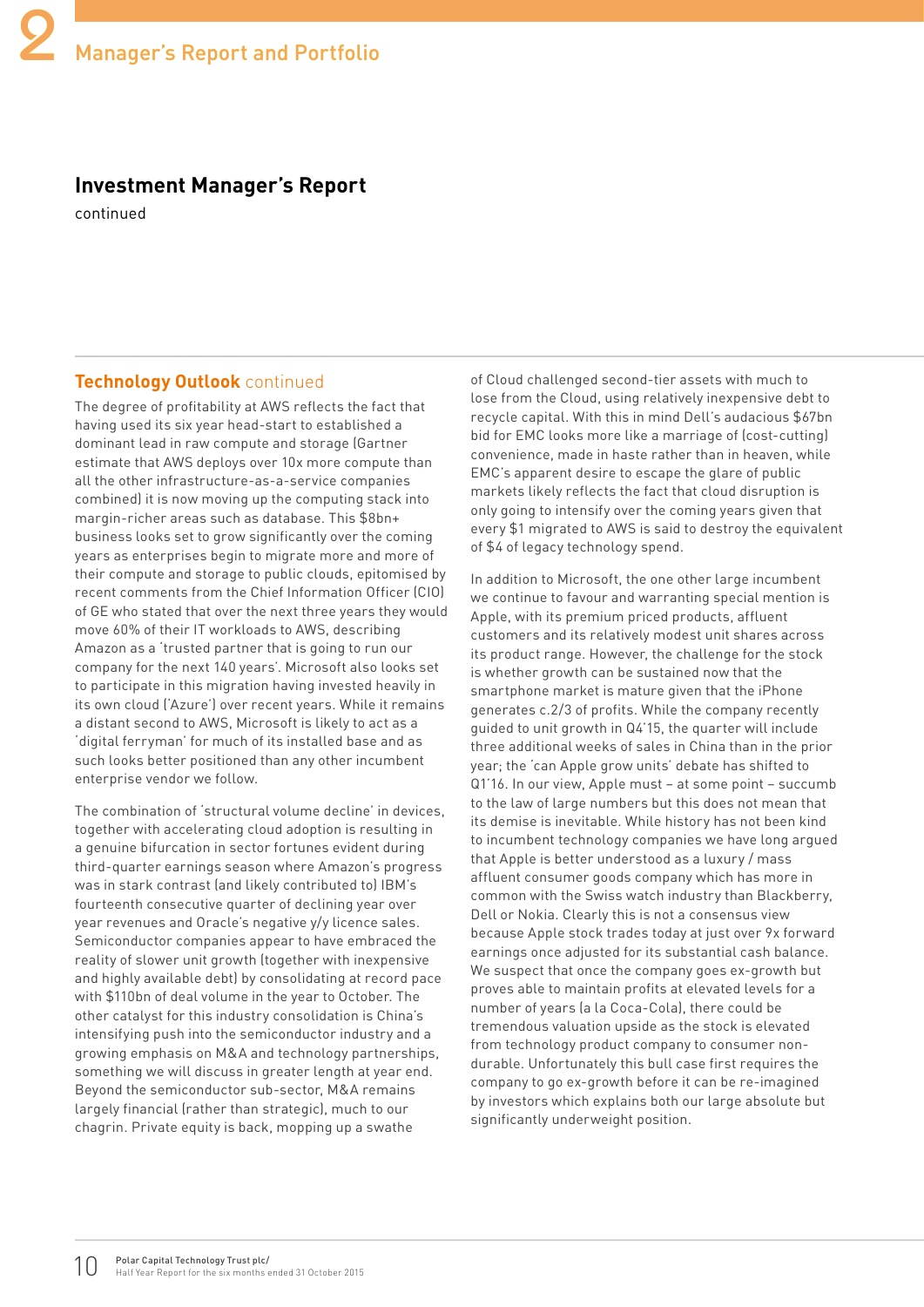After years of 'travelling' our long-held 'new technology cycle' story appears to have 'arrived' now that 'cloud computing has gone from probable to inevitable'. To us, it was always a foregone conclusion that bespoke enterprise computing would give way to a vastly cheaper, massproduced Cloud alternative. Against this backdrop it is difficult to see anything other than tough times ahead for most enterprise incumbents that have little to gain and much to lose from a disruptive new cycle which is why we have continued to pare and/or exit long-held (underweight) positions in the likes of Cisco, Oracle and Qualcomm. Some may opt to follow EMC and go quietly into the night, but others may prefer to put up a fight which will create new threats (pricing) and opportunities (strategic M&A) for us. The root cause of the incumbent challenge – deflation – together with smartphone proliferation has created a remarkably fertile backdrop for innovation that millennials are embracing as second nature. Technology companies are re-inventing industries, creating new markets,

empowering customers and allowing them to increasingly 'route around institutions'. This accelerating pace of change makes this an exciting time to be a technology investor even if blurring boundaries requires constant reinvention. We remain excited about each of our three core themes – Internet infrastructure, broadband applications and mobility – together with myriad others in areas as diverse as advertising, cybersecurity, eCommerce, gaming, healthcare and payments. We are also fascinated by the potential of a number of significant emerging themes that are overhyped for the time being but will probably prove as significant in the future as Cloud is today. These include 'Big Data' and the 'Internet of Things' both of which have the potential to transform our understanding of the world and our place in it.

#### Ben Rogoff

7 December 2015



#### **10 Year Performance**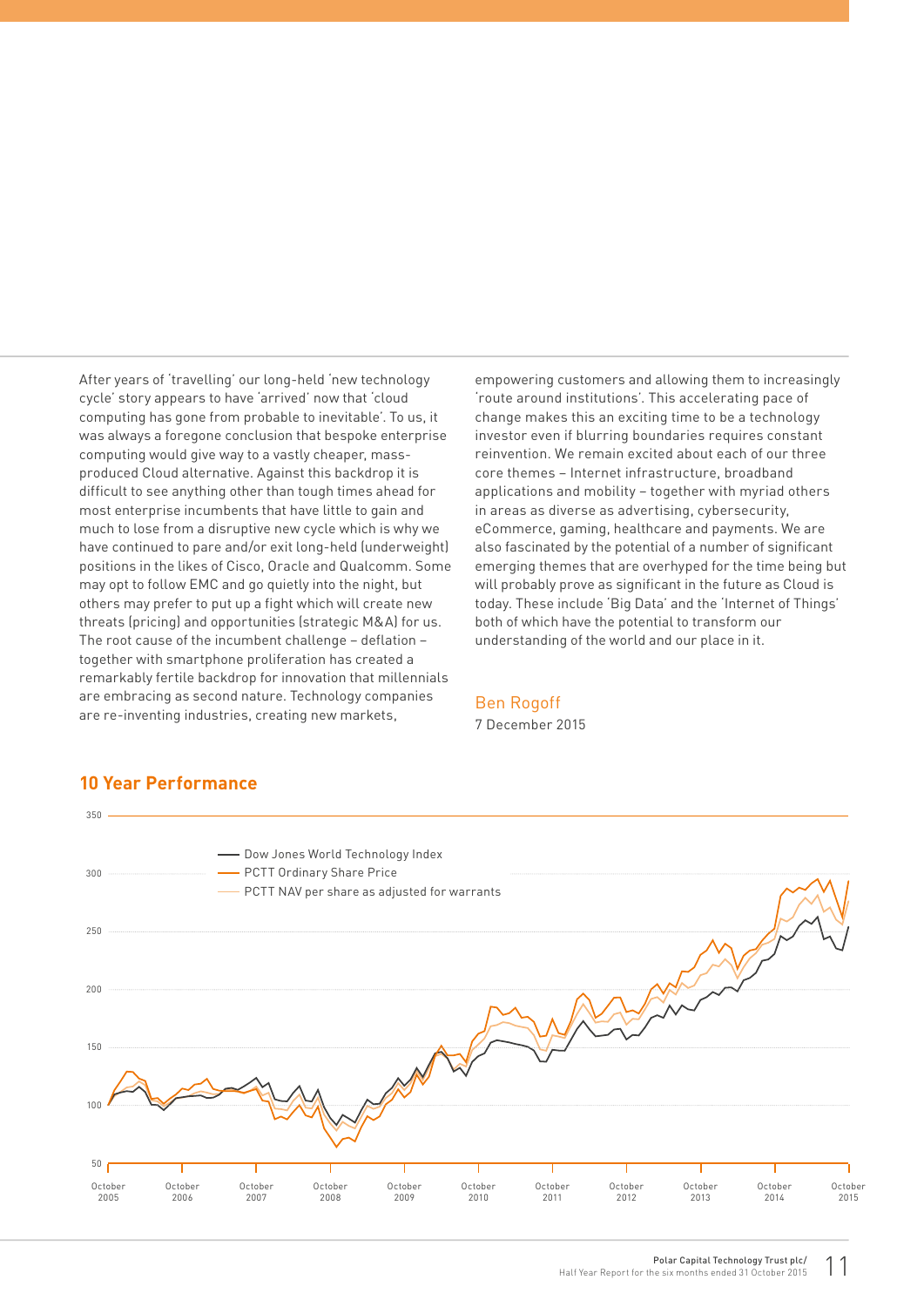**Portfolio** at 31 October 2015



#### **Breakdown of Investments by Geographical Region** as at 31 October 2015



Cash of 3.3% excluded (30 April 2015: 2.8%)

All data sourced from Polar Capital LLP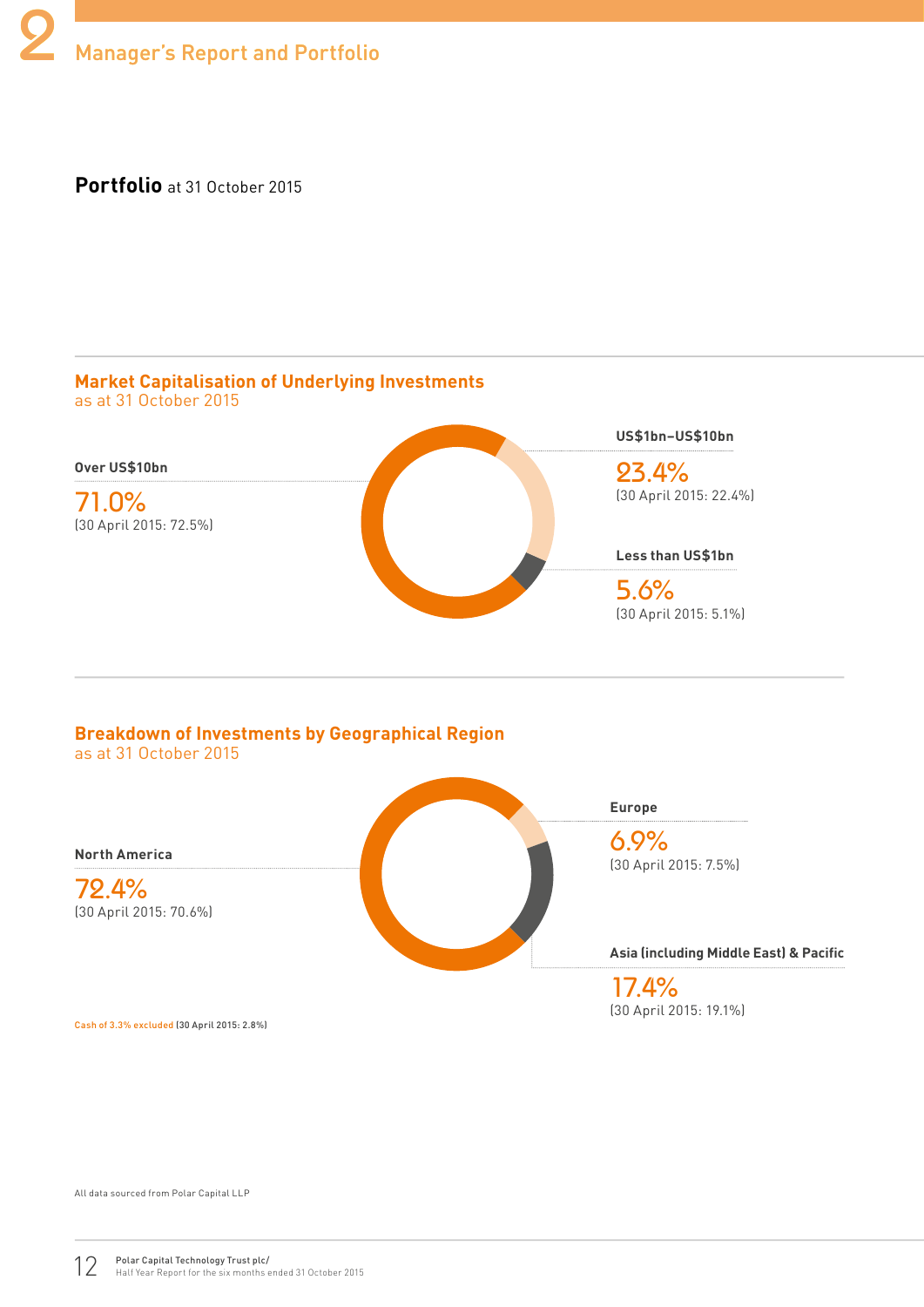## **Classification of Investments\***

as at 31 October 2015

|                                                | North<br>America<br>$\frac{0}{n}$ | Europe<br>%              | Asia &<br>Pacific<br>$\frac{0}{n}$ | <b>Total</b><br>31 October<br>2015<br>$\frac{9}{6}$ | Total<br>30 April<br>2015<br>$\frac{0}{n}$ |
|------------------------------------------------|-----------------------------------|--------------------------|------------------------------------|-----------------------------------------------------|--------------------------------------------|
| Internet Software & Services                   | 18.6                              | 0.5                      | 6.5                                | 25.6                                                | 22.7                                       |
| Software                                       | 18.1                              | 1.8                      | 1.3                                | 21.2                                                | 20.1                                       |
| Semiconductors & Semiconductor Equipment       | 6.4                               | 1.4                      | 6.1                                | 13.9                                                | 18.4                                       |
| Computers & Peripherals                        | 10.0                              | $\overline{a}$           | 0.7                                | 10.7                                                | 13.1                                       |
| Internet & Catalog Retail                      | 5.4                               | 0.5                      | 0.4                                | 6.3                                                 | 4.2                                        |
| <b>Communications Equipment</b>                | 5.3                               | 0.4                      | $\overline{\phantom{0}}$           | 5.7                                                 | 7.6                                        |
| <b>IT Services</b>                             | 3.1                               | 0.3                      | 0.1                                | 3.5                                                 | 1.7                                        |
| Electronic Equipment, Instruments & Components | 1.0                               | 0.1                      | 1.3                                | 2.4                                                 | 3.3                                        |
| Health Care Technology                         | 1.3                               | 0.3                      | $\overline{\phantom{0}}$           | 1.6                                                 | 1.4                                        |
| Machinery                                      | 0.7                               | 0.4                      | 0.3                                | 1.4                                                 | 1.1                                        |
| Household Durables                             | 0.5                               | $\overline{\phantom{0}}$ | 0.6                                | 1.1                                                 | 0.5                                        |
| Aerospace & Defense                            | 0.6                               | $\overline{\phantom{0}}$ | $\overline{\phantom{0}}$           | 0.6                                                 | 0.3                                        |
| Diversified Telecommunication Services         | 0.5                               |                          | $\overline{\phantom{0}}$           | 0.5                                                 |                                            |
| Life Sciences Tools & Services                 | 0.4                               | $\overline{\phantom{a}}$ | $\overline{\phantom{0}}$           | 0.4                                                 | 0.9                                        |
| Other                                          | $\overline{\phantom{0}}$          | 0.4                      | $\overline{a}$                     | 0.4                                                 | 0.7                                        |
| Media                                          | $\overline{\phantom{0}}$          | 0.4                      | $\overline{\phantom{0}}$           | 0.4                                                 | 0.4                                        |
| Chemicals                                      | $\overline{\phantom{0}}$          | 0.3                      | $\overline{\phantom{0}}$           | 0.3                                                 | 0.3                                        |
| Wireless Telecommunication Services            | 0.3                               | $\overline{\phantom{0}}$ | $\overline{\phantom{0}}$           | 0.3                                                 | 0.3                                        |
| Diversified Consumer Services                  | 0.2                               | $\overline{\phantom{0}}$ | $\overline{a}$                     | 0.2                                                 |                                            |
| Technology Hardware, Storage & Peripherals     | $\overline{\phantom{0}}$          | $\overline{\phantom{0}}$ | 0.1                                | 0.1                                                 |                                            |
| <b>Professional Services</b>                   | $\overline{\phantom{0}}$          | 0.1                      | $\overline{\phantom{0}}$           | 0.1                                                 |                                            |
| Automobiles                                    | $\overline{\phantom{0}}$          | $\overline{\phantom{0}}$ | $\overline{\phantom{0}}$           | $\equiv$                                            | 0.2                                        |
| <b>Total investments</b>                       | 72.4                              | 6.9                      | 17.4                               | 96.7                                                | 97.2                                       |
| Other net assets (excluding loans)             | 2.2                               | 2.3                      | 2.5                                | 7.0                                                 | 4.5                                        |
| L <sub>oans</sub>                              | (1.8)                             | $\overline{\phantom{a}}$ | (1.9)                              | (3.7)                                               | (1.7)                                      |
| Grand total (net assets of £799,718,000)       | 72.8                              | 9.2                      | 18.0                               | 100.0                                               |                                            |
| At 30 April 2015 (net assets of £793,019,000)  | 71.2                              | 9.6                      | 19.2                               | $\overline{\phantom{0}}$                            | 100.0                                      |

\* Classifications derived from Benchmark Index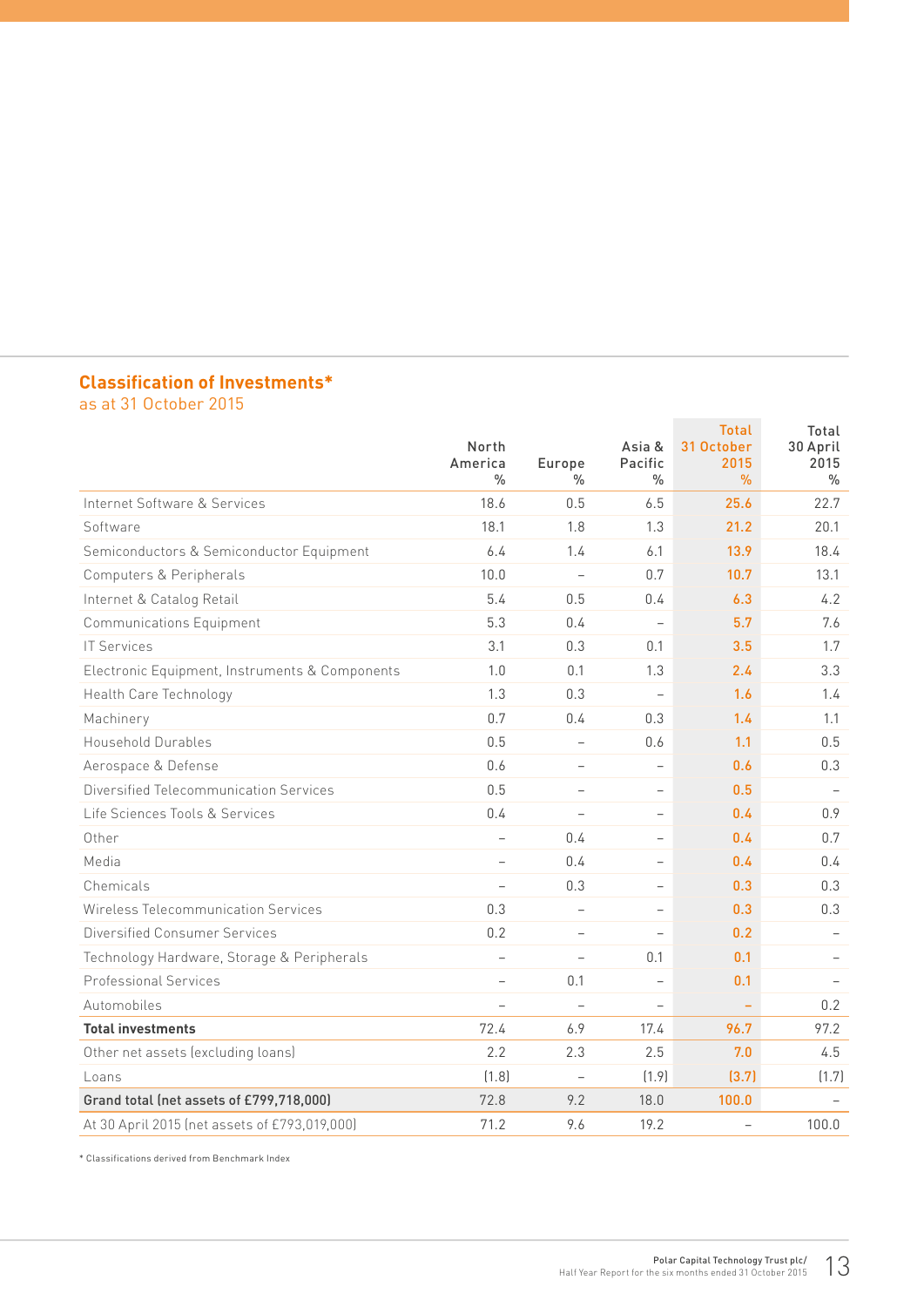## **Portfolio** at 31 October 2015 North America



|                                 |                                                  |                             | Value of holding          |                    | % of net assets  |  |
|---------------------------------|--------------------------------------------------|-----------------------------|---------------------------|--------------------|------------------|--|
|                                 |                                                  | 31 October<br>2015<br>£'000 | 30 April<br>2015<br>£'000 | 31 October<br>2015 | 30 April<br>2015 |  |
| Apple                           | Computers & Peripherals                          | 72,704                      | 84,441                    | 9.1                | 10.6             |  |
| Alphabet<br>(previously Google) | Internet Software & Services                     | 72,140                      | 56,041                    | 9.0                | 7.0              |  |
| Microsoft                       | Software                                         | 42,180                      | 24,991                    | 5.3                | 3.2              |  |
| Facebook                        | Internet Software & Services                     | 37,010                      | 30,914                    | 4.6                | 3.9              |  |
| Amazon.com                      | Internet & Catalog Retail                        | 24,562                      | 17,289                    | 3.1                | 2.2              |  |
| Cisco                           | <b>Communications Equipment</b>                  | 17,427                      | 21,230                    | 2.2                | 2.7              |  |
| Salesforce.com                  | Software                                         | 12,709                      | 11,074                    | 1.6                | 1.3              |  |
| Splunk                          | Software                                         | 12,357                      | 6,736                     | 1.5                | 0.8              |  |
| TripAdvisor                     | Internet & Catalog Retail                        | 11,774                      | 6,828                     | 1.5                | 0.9              |  |
| Intel                           | Semiconductors &<br>Semiconductor Equipment      | 10,859                      | 14,609                    | 1.3                | 1.8              |  |
| Palo Alto Networks              | <b>Communications Equipment</b>                  | 10,221                      | 6,928                     | 1.3                | 0.9              |  |
| Proofpoint                      | Software                                         | 10,003                      | 4,779                     | 1.2                | 0.6              |  |
| <b>LAM Research</b>             | Semiconductors &<br>Semiconductor Equipment      | 9,742                       | 7,409                     | 1.2                | 0.9              |  |
| Netsuite                        | Software                                         | 8,660                       | 5,671                     | 1.1                | 0.7              |  |
| Integrated Device<br>Technology | Semiconductors &<br>Semiconductor Equipment      | 8,081                       | 4,415                     | 1.0                | 0.6              |  |
| Twitter                         | Internet Software & Services                     | 7,766                       | 6,076                     | 1.0                | 0.8              |  |
| Medidata Solutions              | Health Care Technology                           | 7,499                       | 5,262                     | 0.9                | 0.7              |  |
| Nimble Storage                  | Computers & Peripherals                          | 7,188                       | 6,229                     | 0.9                | 0.8              |  |
| Visa                            | IT Services                                      | 6,854                       | 7,613                     | 0.9                | 0.9              |  |
| Red Hat                         | Software                                         | 6,765                       | 9,674                     | 0.8                | 1.2              |  |
| Electronic Arts                 | Software                                         | 6,684                       | 3,049                     | 0.8                | 0.4              |  |
|                                 | Akamai Technologies Internet Software & Services | 6,627                       | 6,849                     | 0.8                | 0.9              |  |
| Zendesk                         | Software                                         | 6,546                       | 3,265                     | 0.8                | 0.4              |  |
| Texas Instruments               | Semiconductors &<br>Semiconductor Equipment      | 6,395                       | 7,160                     | 0.8                | 0.9              |  |
| Demandware                      | Internet Software & Services                     | 6,153                       | 4,435                     | 0.8                | 0.6              |  |
| Mastercard                      | <b>IT Services</b>                               | 5,874                       | 6,059                     | 0.7                | 0.8              |  |
| <b>QLIK Technologies</b>        | Software                                         | 5,504                       |                           | 0.7                |                  |  |
| Proto Labs                      | Machinery                                        | 5,336                       | 723                       | 0.7                | 0.1              |  |
| IAC Interactive                 | Internet Software & Services                     | 5,220                       | 4,397                     | 0.7                | 0.6              |  |
| PayPal                          | <b>IT Services</b>                               | 5,168                       |                           | 0.6                |                  |  |
| Activision                      | Software                                         | 5,138                       | 2,210                     | 0.6                | 0.3              |  |
| Oracle                          | Software                                         | 4,890                       | 15,634                    | 0.6                | 1.9              |  |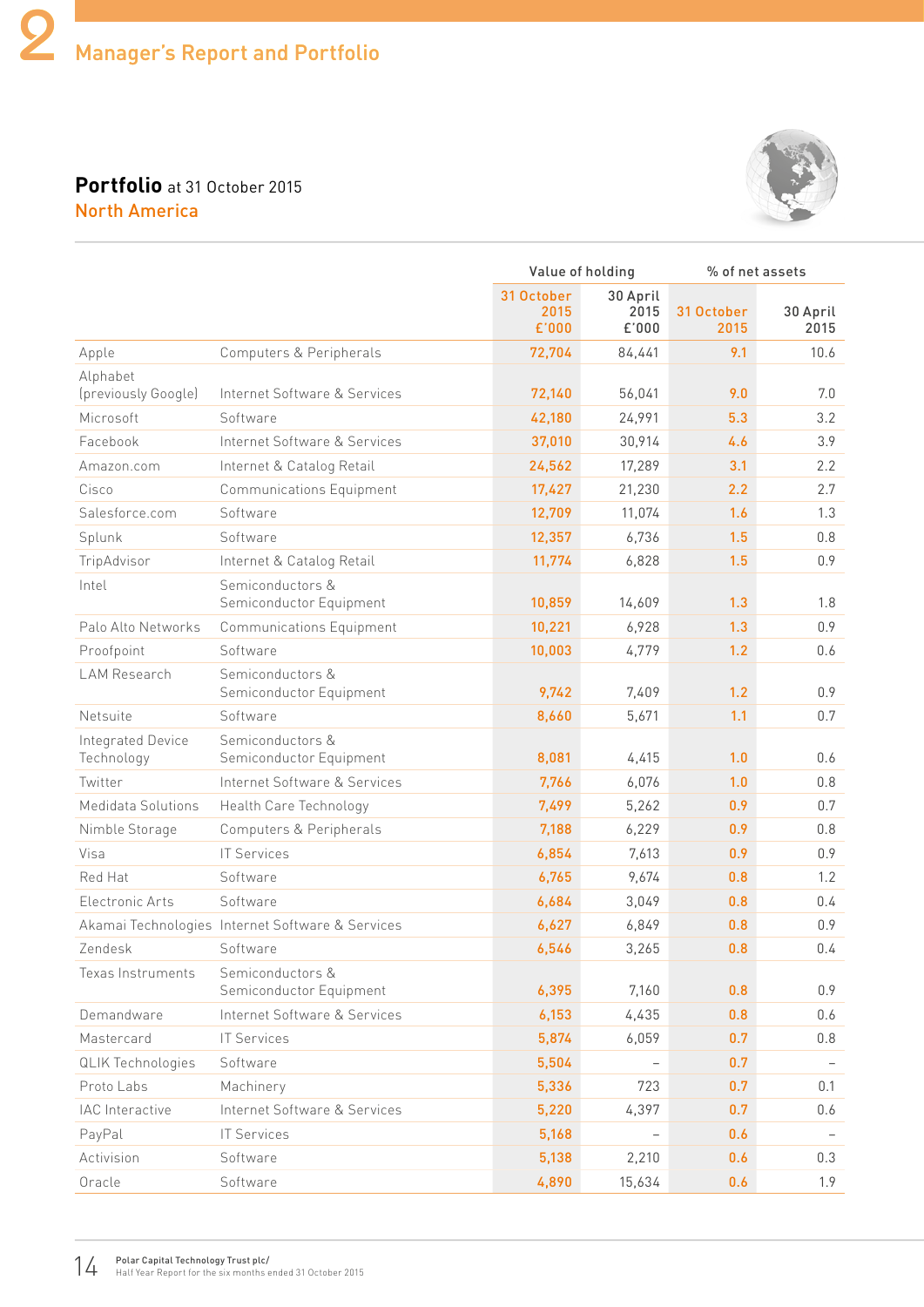|                                               |                                                   | Value of holding            |                           | % of net assets    |                          |
|-----------------------------------------------|---------------------------------------------------|-----------------------------|---------------------------|--------------------|--------------------------|
|                                               |                                                   | 31 October<br>2015<br>£'000 | 30 April<br>2015<br>£'000 | 31 October<br>2015 | 30 April<br>2015         |
| Synaptics                                     | Semiconductors &<br>Semiconductor Equipment       | 4,728                       | 4,314                     | 0.6                | 0.5                      |
| Harman International Household Durables       |                                                   | 4,298                       | 3,945                     | 0.5                | 0.5                      |
| LinkedIn                                      | Internet Software & Services                      | 4,248                       | 8,846                     | 0.5                | 1.1                      |
| Vasco Data Security                           | Software                                          | 4,223                       | 2,300                     | 0.5                | 0.3                      |
| Ruckus Wireless                               | <b>Communications Equipment</b>                   | 4,073                       | 2,743                     | 0.5                | 0.3                      |
| Adobe                                         | Software                                          | 4,071                       | 5,153                     | 0.5                | 0.6                      |
| Universal Display                             | Electronic Equipment,<br>Instruments & Components | 4,000                       | 1,892                     | 0.5                | 0.2                      |
| Alliance<br>Data Systems                      | <b>IT Services</b>                                | 3,986                       | $\qquad \qquad -$         | 0.5                |                          |
| Priceline.com                                 | Internet & Catalog Retail                         | 3,955                       | 2,901                     | 0.5                | $0.4^{\circ}$            |
| Verint Systems                                | Software                                          | 3,939                       | 5,887                     | 0.5                | 0.7                      |
| 8X8                                           | Diversified Telecommunication Services            | 3,881                       | $\overline{\phantom{0}}$  | 0.5                | $\overline{\phantom{0}}$ |
| Arista Networks                               | <b>Communications Equipment</b>                   | 3,872                       | 2,767                     | 0.5                | 0.3                      |
| Qualcomm                                      | <b>Communications Equipment</b>                   | 3,812                       | 6,861                     | 0.5                | 0.9                      |
| Cavium                                        | Semiconductors & Semiconductor<br>Equipment       | 3,744                       | 5,399                     | 0.5                | 0.7                      |
| LogMeln                                       | Internet Software & Services                      | 3,739                       | 4,522                     | 0.5                | 0.6                      |
| Callidus Software                             | Software                                          | 3,665                       | 3,071                     | 0.5                | 0.4                      |
| Illumina                                      | Life Sciences Tools & Services                    | 3,531                       | 6,770                     | 0.4                | 0.9                      |
| Comscore                                      | Internet Software & Services                      | 3,308                       |                           | 0.4                |                          |
| Cognex                                        | Electronic Equipment,<br>Instruments & Components | 3,295                       | 3,809                     | 0.4                | 0.5                      |
| Analog Devices                                | Semiconductors &<br>Semiconductor Equipment       | 3,039                       | 3,041                     | 0.4                | 0.4                      |
| Cognizant<br>Technology Solutions IT Services |                                                   | 2,793                       |                           | 0.3                | $\overline{\phantom{a}}$ |
| J2 Global                                     | Internet & Catalog Retail                         | 2,628                       | 2,649                     | 0.3                | 0.3                      |
| Tableau Software                              | Software                                          | 2,561                       | 2,878                     | 0.3                | 0.4                      |
| <b>Applied Materials</b>                      | Semiconductors &<br>Semiconductor Equipment       | 2,543                       | 3,052                     | 0.3                | 0.4                      |
| RingCentral                                   | Wireless Telecommunication services               | 2,508                       | 2,001                     | 0.3                | 0.3                      |
| Taser International                           | Aerospace & Defense                               | 2,470                       | 2,198                     | 0.3                | 0.3                      |
| Cypress Semicon                               | Semiconductors &<br>Semiconductor Equipment       | 2,448                       |                           | 0.3                |                          |
| Fireeye                                       | Software                                          | 2,447                       | $\overline{\phantom{a}}$  | 0.3                | $\overline{\phantom{m}}$ |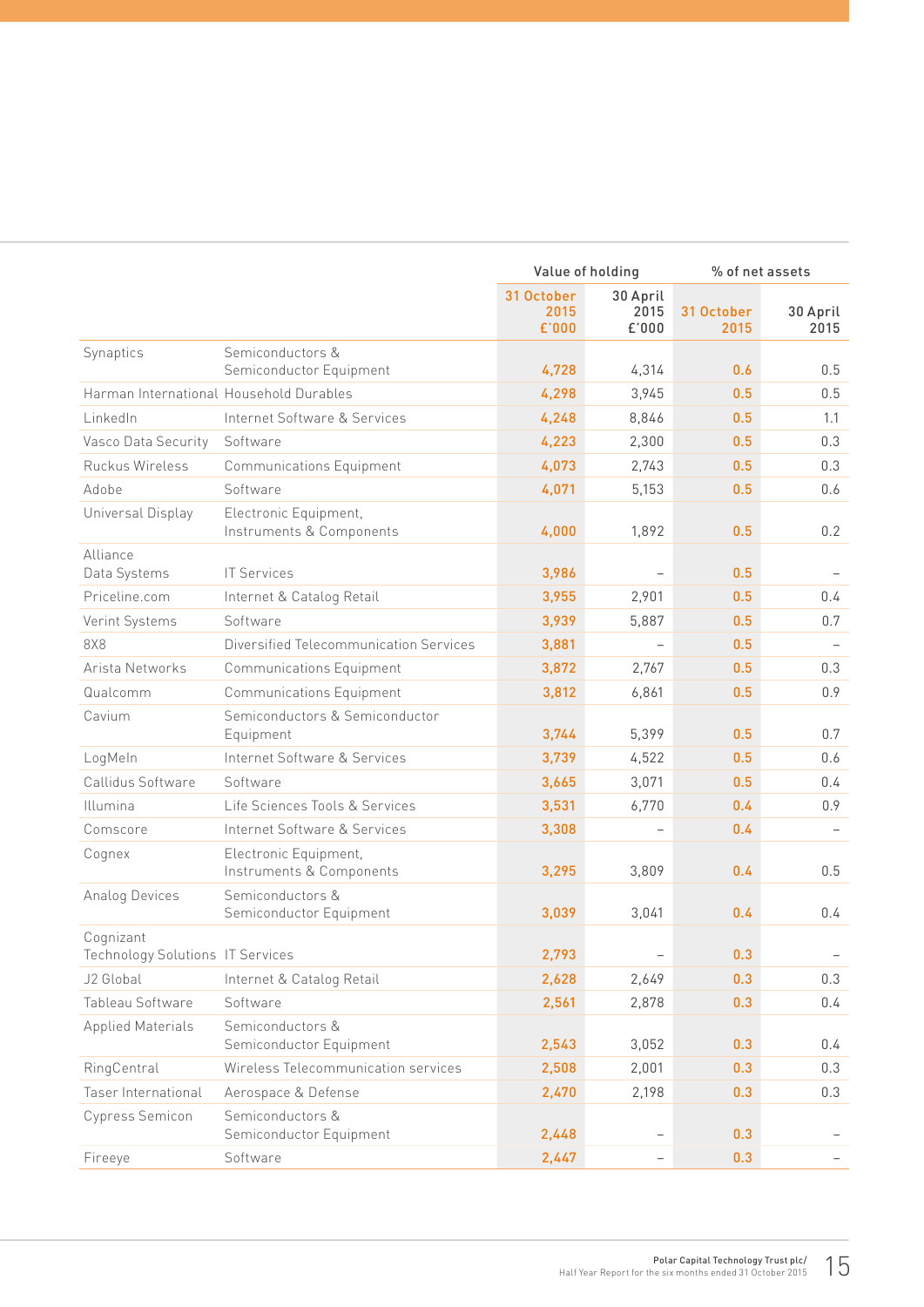## **Portfolio** at 31 October 2015 North America continued



|                                         |                                                   |                             | Value of holding          |                              | % of net assets  |
|-----------------------------------------|---------------------------------------------------|-----------------------------|---------------------------|------------------------------|------------------|
|                                         |                                                   | 31 October<br>2015<br>£'000 | 30 April<br>2015<br>£'000 | 31 October<br>2015           | 30 April<br>2015 |
| VMware                                  | Software                                          | 2,037                       | 6,773                     | 0.3                          | 0.9              |
| 2U                                      | Diversified Consumer Services                     | 1,873                       |                           | 0.2                          |                  |
| F5 Networks                             | <b>Communications Equipment</b>                   | 1,608                       | 7,298                     | 0.2                          | 0.9              |
| Cvent                                   | Internet Software & Services                      | 1,378                       | 3,356                     | 0.2                          | 0.4              |
| Veeva Systems                           | Health Care Technology                            | 1,258                       |                           | 0.2                          |                  |
| Aerovironment                           | Aerospace & Defense                               | 1,244                       | $\overline{\phantom{0}}$  | 0.2                          |                  |
| Fortinet                                | Software                                          | 1,193                       | 4,651                     | 0.1                          | 0.6              |
| Mobileye                                | Software                                          | 979                         | 1,665                     | 0.1                          | 0.2              |
| Avigilon                                | Electronic Equipment,<br>Instruments & Components | 936                         | 1,991                     | 0.1                          | 0.3              |
| Castlight Health                        | Health Care Technology                            | 852                         |                           | 0.1                          |                  |
| Sabre                                   | <b>IT Services</b>                                | 788                         | $\overline{\phantom{0}}$  | 0.1                          |                  |
| Sierra Wireless                         | <b>Communications Equipment</b>                   | 583                         |                           | 0.1                          |                  |
| Apigee Corporation                      | Internet Software & Services                      | 553                         |                           | 0.1                          |                  |
| Keyw                                    | Aerospace & Defense                               | 468                         |                           | 0.1                          |                  |
| Athenahealth                            | Health Care Technology                            | 411                         | 4,062                     | 0.1                          | 0.5              |
| Micron Technology                       | Semiconductors &<br>Semiconductor Equipment       | 352                         | 6,053                     | $\qquad \qquad \blacksquare$ | 0.8              |
| Sciquest                                | Internet Software & Services                      | 43                          | $\overline{\phantom{0}}$  | -                            |                  |
| Cermetek<br>Microelectronics            | Other                                             |                             | 1                         |                              |                  |
| <b>Total North American investments</b> |                                                   | 580,397                     |                           | 72.4                         |                  |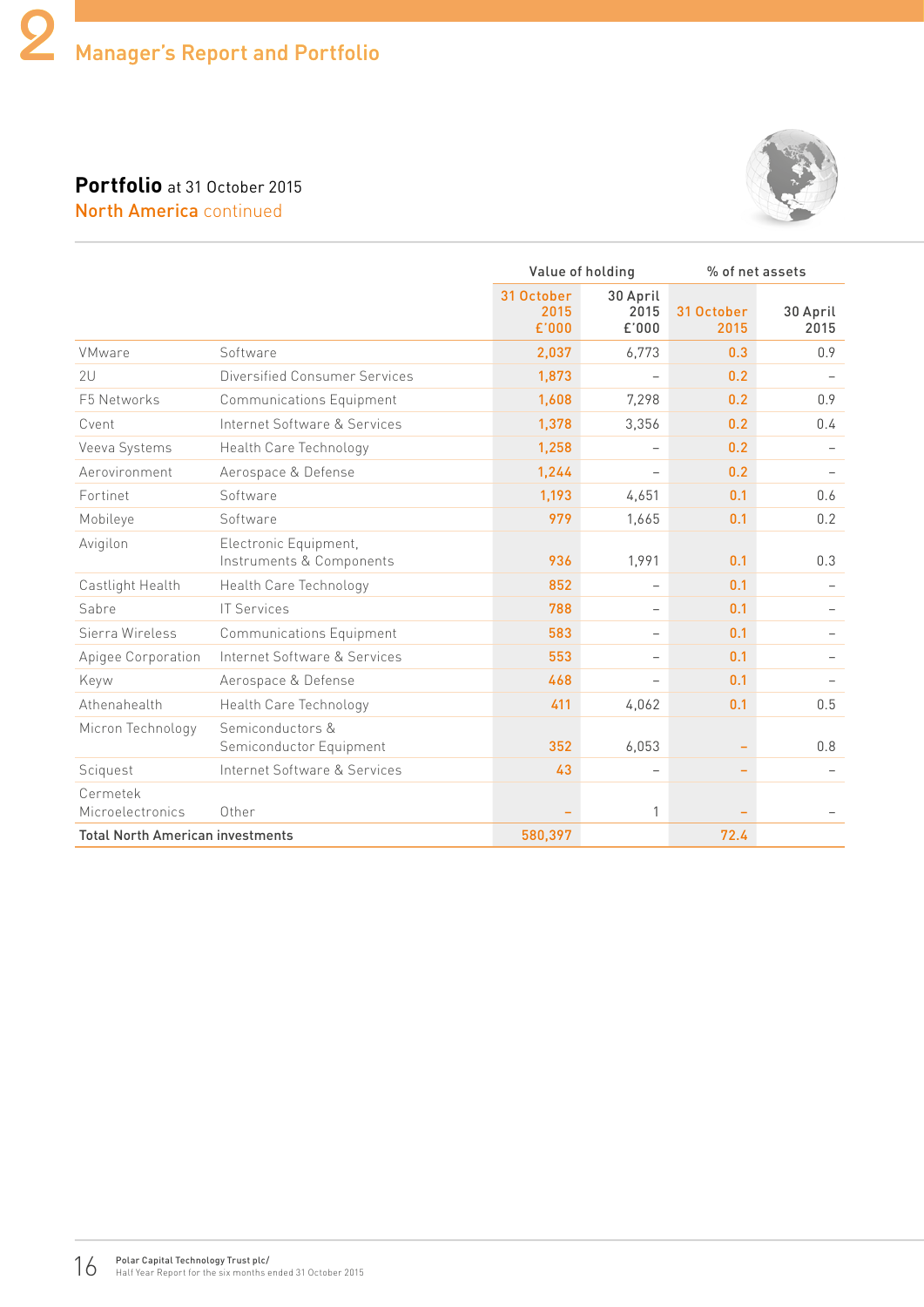## **Portfolio** at 31 October 2015 Europe



|                                                        |                                                   |                              | Value of holding           |                    | % of net assets  |  |  |
|--------------------------------------------------------|---------------------------------------------------|------------------------------|----------------------------|--------------------|------------------|--|--|
|                                                        |                                                   | 31 October<br>2015<br>£'000s | 30 April<br>2015<br>£'000s | 31 October<br>2015 | 30 April<br>2015 |  |  |
| NXP Semiconductors Semiconductors &                    |                                                   |                              |                            |                    |                  |  |  |
|                                                        | Semiconductor Equipment                           | 5,353                        | 8,570                      | 0.7                | 1.1              |  |  |
| SAP                                                    | Software                                          | 5,274                        | 9,278                      | 0.7                | 1.2              |  |  |
| <b>UBI Soft</b><br>Entertainment                       | Software                                          | 5,243                        | $\overline{\phantom{0}}$   | 0.7                | 0.0              |  |  |
| <b>ARM Holdings</b>                                    | Semiconductors &<br>Semiconductor Equipment       | 4,923                        | 10,152                     | 0.6                | 1.3              |  |  |
| Zalando                                                | Internet & Catalog Retail                         | 4,007                        | $\overline{a}$             | 0.5                | 0.0              |  |  |
| Criteo                                                 | Internet Software & Services                      | 3,973                        | 3,152                      | 0.5                | 0.4              |  |  |
| Herald<br>Investment Trust                             | Other                                             | 3,418                        | 5,436                      | 0.4                | 0.7              |  |  |
| Arcam                                                  | Machinery                                         | 3,240                        | 2,819                      | 0.4                | 0.4              |  |  |
| Relx                                                   | Media                                             | 3,147                        |                            | 0.4                |                  |  |  |
| <b>EMIS</b>                                            | Health care Technology                            | 2,911                        | $\overline{\phantom{0}}$   | 0.3                |                  |  |  |
| Nokia                                                  | <b>Communications Equipment</b>                   | 2,618                        | $\qquad \qquad -$          | 0.3                |                  |  |  |
| Novozymes                                              | Chemicals                                         | 2,376                        | $\qquad \qquad -$          | 0.3                |                  |  |  |
| <b>First Derivatives</b>                               | <b>IT Services</b>                                | 2,283                        | $\overline{\phantom{0}}$   | 0.3                |                  |  |  |
| Globant                                                | Software                                          | 2,031                        | $\overline{\phantom{0}}$   | 0.3                |                  |  |  |
| Accesso Technology                                     | Electronic Equipment,<br>Instruments & Components | 924                          | $\overline{a}$             | 0.1                |                  |  |  |
| Materalise                                             | Software                                          | 916                          | 1,064                      | 0.1                | 0.1              |  |  |
| YouGov                                                 | <b>Professional Services</b>                      | 823                          |                            | 0.1                |                  |  |  |
|                                                        | Telit Communications Communications Equipment     | 797                          | 1,584                      | 0.1                | 0.2              |  |  |
| IQE                                                    | Semiconductors &<br>Semiconductor Equipment       | 796                          | 371                        | 0.1                |                  |  |  |
| <b>Herald Ventures</b><br>Limited Partnership II Other |                                                   | 284                          | 270                        |                    |                  |  |  |
| Herald Ventures<br>Limited Partnership                 | Other                                             | 70                           | 68                         |                    |                  |  |  |
| Low Carbon<br>Accelerator (in<br>liquidation)          | Other                                             |                              | $\overline{\phantom{0}}$   |                    |                  |  |  |
| Unus Technologies                                      | <b>Communications Equipment</b>                   |                              | $\overline{\phantom{0}}$   |                    |                  |  |  |
| <b>Total European investments</b>                      |                                                   | 55,407                       |                            | 6.9                |                  |  |  |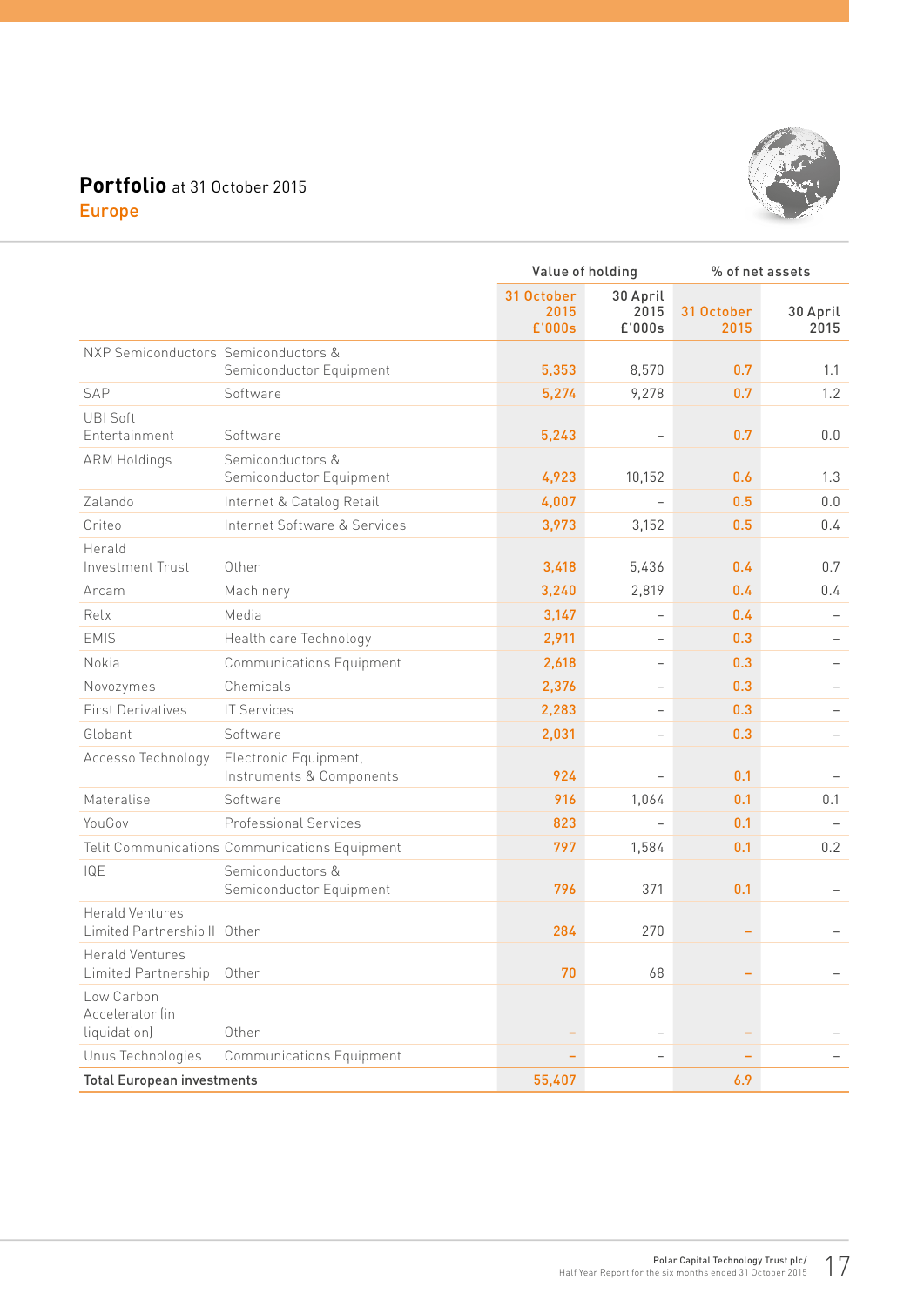#### **Portfolio** at 31 October 2015 **Asia & Pacific**



|                                                    |                                                   |                             | Value of holding          |                    | % of net assets          |  |
|----------------------------------------------------|---------------------------------------------------|-----------------------------|---------------------------|--------------------|--------------------------|--|
|                                                    |                                                   | 31 October<br>2015<br>£'000 | 30 April<br>2015<br>£'000 | 31 October<br>2015 | 30 April<br>2015         |  |
| Alibaba                                            | Internet Software & Services                      | 18,632                      | 9,166                     | 2.3                | 1.2                      |  |
| <b>Tencent Holdings</b>                            | Internet Software & Services                      | 12,495                      | 19,289                    | 1.6                | 2.4                      |  |
| Samsung<br>Electronics                             | Semiconductors &<br>Semiconductor Equipment       | 12,123                      | 14,882                    | 1.5                | 1.9                      |  |
| Taiwan<br>Semiconductor                            | Semiconductors &<br>Semiconductor Equipment       | 9,984                       | 11,988                    | 1.2                | 1.5                      |  |
| Baidu                                              | Internet Software & Services                      | 9,397                       | 12,456                    | 1.1                | 1.6                      |  |
| Ctrip                                              | Internet Software & Services                      | 6,429                       | $\qquad \qquad -$         | 0.8                | $\overline{\phantom{a}}$ |  |
| NetEase                                            | Internet Software & Services                      | 6,131                       | $\overline{\phantom{0}}$  | 0.7                |                          |  |
| Nintendo                                           | Software                                          | 4,877                       | 5,279                     | 0.6                | 0.7                      |  |
| Sony                                               | Household Durables                                | 4,496                       |                           | 0.6                |                          |  |
| <b>Check Point</b><br>Software Technology Software |                                                   | 4,451                       | 6,721                     | 0.6                | 0.8                      |  |
| Murata<br>Manufacturing                            | Electronic Equipment,<br>Instruments & Components | 4,140                       | $\qquad \qquad -$         | 0.5                |                          |  |
| Toyko Electron                                     | Semiconductors &<br>Semiconductor Equipment       | 4,107                       | 1,785                     | 0.5                | 0.2                      |  |
| Silicon Motion<br>Technology                       | Semiconductors &<br>Semiconductor Equipment       | 3,970                       | 3,056                     | 0.5                | 0.4                      |  |
| Himax Technologies                                 | Semiconductors &<br>Semiconductor Equipment       | 3,643                       | 3,116                     | 0.5                | 0.4                      |  |
| Avago                                              | Semiconductors &<br>Semiconductor Equipment       | 3,276                       | $\qquad \qquad -$         | 0.4                |                          |  |
| <b>TDK</b>                                         | Electronic Equipment,<br>Instruments & Components | 3,185                       | 2,528                     | 0.4                | 0.3                      |  |
| Rakuten                                            | Internet & Catalog Retail                         | 3,021                       | 2,870                     | 0.4                | $0.4^{\circ}$            |  |
| Catcher Technology                                 | Computers & Peripherals                           | 2,874                       | 2,041                     | 0.4                | 0.3                      |  |
| Harmonic<br>Drive Systems                          | Machinery                                         | 2,583                       | 5,093                     | 0.3                | 0.6                      |  |
| Ememory Technology Semiconductors &                | Semiconductor Equipment                           | 2,318                       | 1,614                     | 0.3                | 0.2                      |  |
| Gigabyte                                           | Computers & Peripherals                           | 2,155                       | 1,314                     | 0.3                | 0.2                      |  |
| SK Hynix                                           | Semiconductors &<br>Semiconductor Equipment       | 2,019                       | 5,804                     | 0.3                | 0.7                      |  |
| Pixart Imaging                                     | Semiconductors &<br>Semiconductor Equipment       | 1,802                       | $\qquad \qquad -$         | 0.2                |                          |  |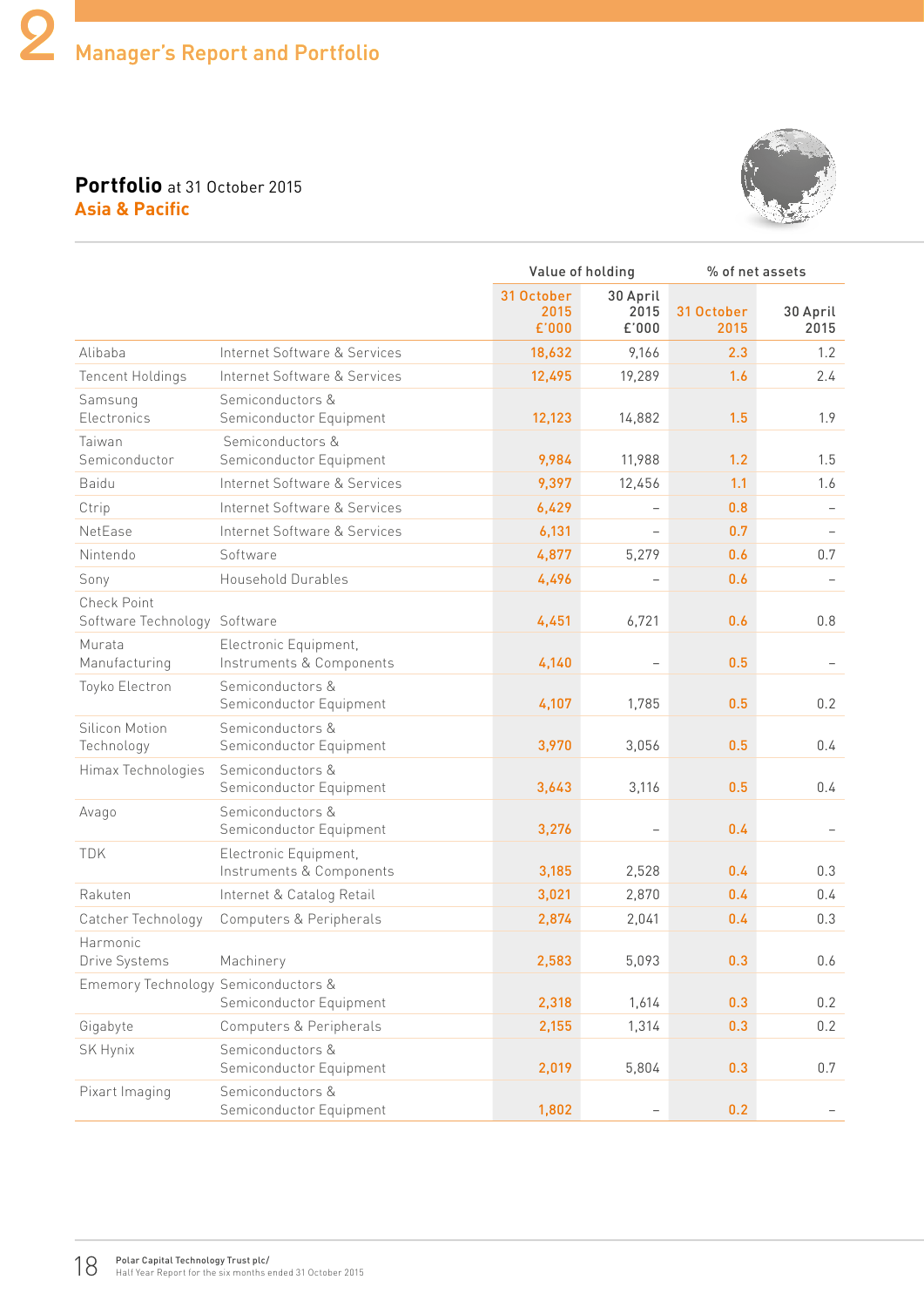|                                       |                                                   |                             | Value of holding          | % of net assets    |                  |  |
|---------------------------------------|---------------------------------------------------|-----------------------------|---------------------------|--------------------|------------------|--|
|                                       |                                                   | 31 October<br>2015<br>£'000 | 30 April<br>2015<br>£'000 | 31 October<br>2015 | 30 April<br>2015 |  |
| Keyence                               | Electronic Equipment,<br>Instruments & Components | 1,699                       | 5,520                     | 0.2                | 0.7              |  |
| Advanced<br>Semiconductor             | Semiconductors &<br>Semiconductor Equipment       | 1,431                       | 1,758                     | 0.2                | 0.2              |  |
| Silergy                               | Semiconductors &<br>Semiconductor Equipment       | 1,341                       |                           | 0.2                |                  |  |
| Ardentec                              | Semiconductors &<br>Semiconductor Equipment       | 1,305                       | 1,602                     | 0.2                | 0.2              |  |
| Allot<br>Communications               | Software                                          | 1,185                       | 3,206                     | 0.1                | 0.4              |  |
| Chipbond Technology Semiconductors &  | Semiconductor Equipment                           | 776                         |                           | 0.1                |                  |  |
| Seeing Machines                       | Electronic Equipment,<br>Instruments & Components | 749                         | 643                       | 0.1                | 0.1              |  |
| Hangzhou<br><b>HIK-Vision Digital</b> | Electronic Equipment,<br>Instruments & Components | 748                         | $\overline{\phantom{0}}$  | 0.1                |                  |  |
| Stratasys                             | Technology Hardware,<br>Storage & Peripherals     | 706                         |                           | 0.1                |                  |  |
| Travelsky Technology IT Services      |                                                   | 590                         |                           | 0.1                |                  |  |
| <b>Total Asian investments</b>        |                                                   | 138,638                     |                           | 17.4               |                  |  |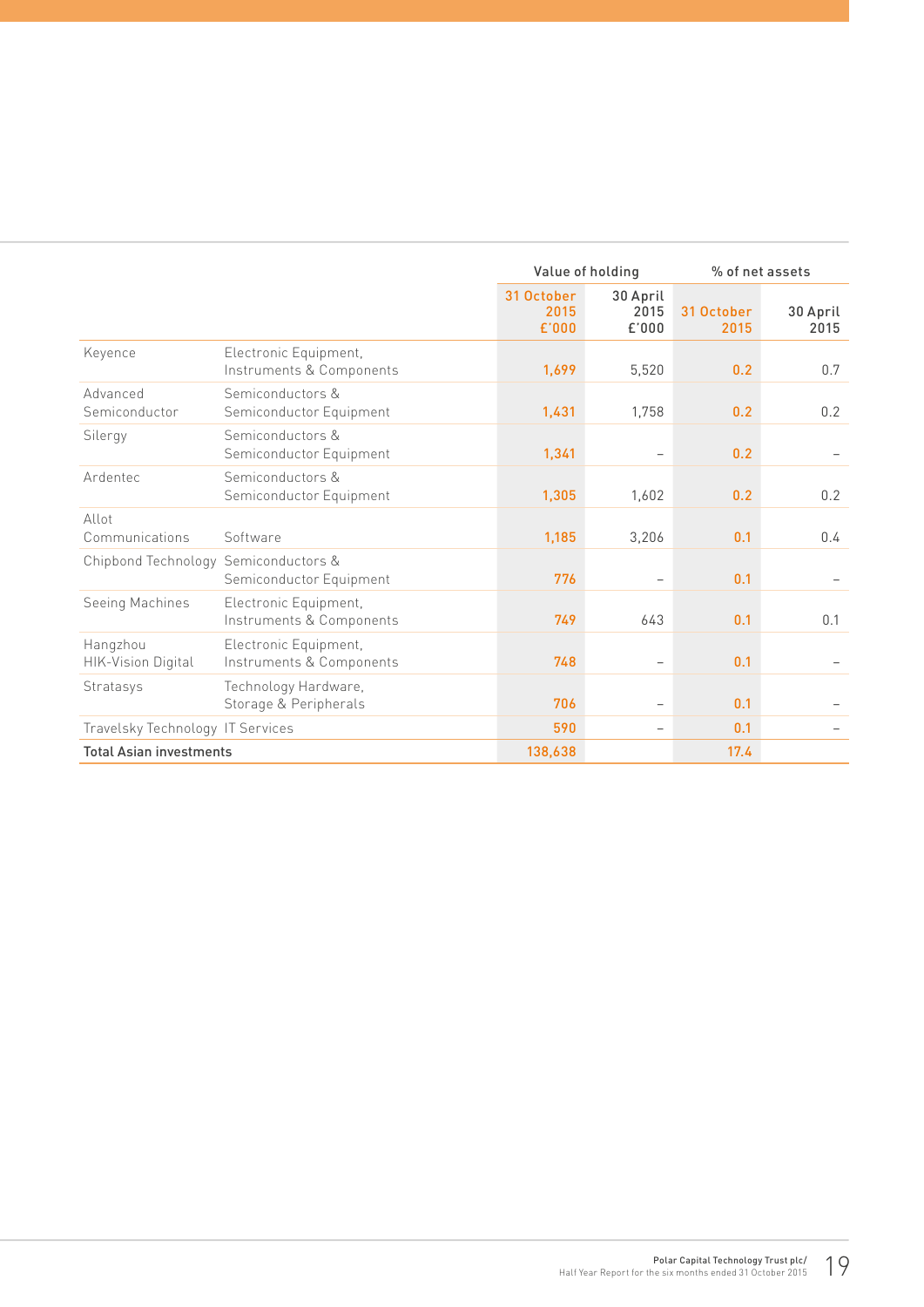## **Corporate Matters and Statement of Directors' Responsibilities**

#### **Fraud**

The Chairman reported in his statement in July 2015 that the Directors had been made aware of a number of private shareholders being targeted by fraudsters. Shareholders should be on their guard from any approaches by persons seeking to offer services to buy or sell their shareholdings or being asked to make a 'facilitation or commission payment'. If you are in doubt you should contact the FCA (details on page 29) and if you have any concerns over the 'facts' being presented in such approaches you can confirm the veracity of such statements direct with the Company or Registrars (details on page 32).

#### **PLEASE TAKE ADVICE BEFORE TAKING ANY ACTION.**

#### **Principle Business Risks and Uncertainties**

The Directors consider that the principal risks and uncertainties faced by the Company for the remaining six months of the financial year, which could have a material impact on performance, are consistent with those outlined in the Annual Report for the year ended 30 April 2015.

These principal risks can be summarised as market volatility, stock pricing and liquidity risk, currency and interest rate risk, counterparty risk, differing economic cycles between different markets and risk inherent in technology, such as obsolescence and consumer acceptance of changes.

The investment manager's report comments on the outlook for market related risks, including the increased volatility in share prices and economic cycles.

The Company has a risk management framework that is a structured process for identifying, assessing and managing the risks associated with the Company's business. The investment portfolio is diversified by geography which mitigates risk but is focused on the technology sector and has a high proportion of investments listed on US markets or exposed to the US Dollar.

#### **Related Party Transactions**

In accordance with DTR 4.2.8R there have been no new related party transactions during the six month period to 31 October 2015 and therefore nothing to report on any material effect by such transactions on the financial position or performance of the Company during that period. There have been no changes in any related party transaction described in the last annual report that could have a material effect on the financial position or performance of the Company in the first six months of the current financial year.

#### **Responsibility Statement**

The Directors of Polar Capital Technology Trust plc, which are listed in the Shareholder Information Section, confirm to the best of their knowledge:

- The condensed set of financial statements have been prepared in accordance with IAS34 as adopted by the European Union and give a true and fair view of the financial position of the Company as at 31 October 2015 and the results for the six months ended 31 October 2015 as required by the Disclosure and Transparency Rules 4.2.4R;
- The Interim Management Report (constituting the Investment Manager's Report) includes a fair review of the information required by the Disclosure and Transparency Rules 4.2.7R.

The half year financial report for the six month period to 31 October 2015 has not been audited or reviewed by the Auditors.

The half year financial report for the six month period to 31 October 2015 was approved by the Board on 7 December 2015 and the responsibility statement was signed on its behalf by Ms Charlotta Ginman, Chairman of the Audit Committee.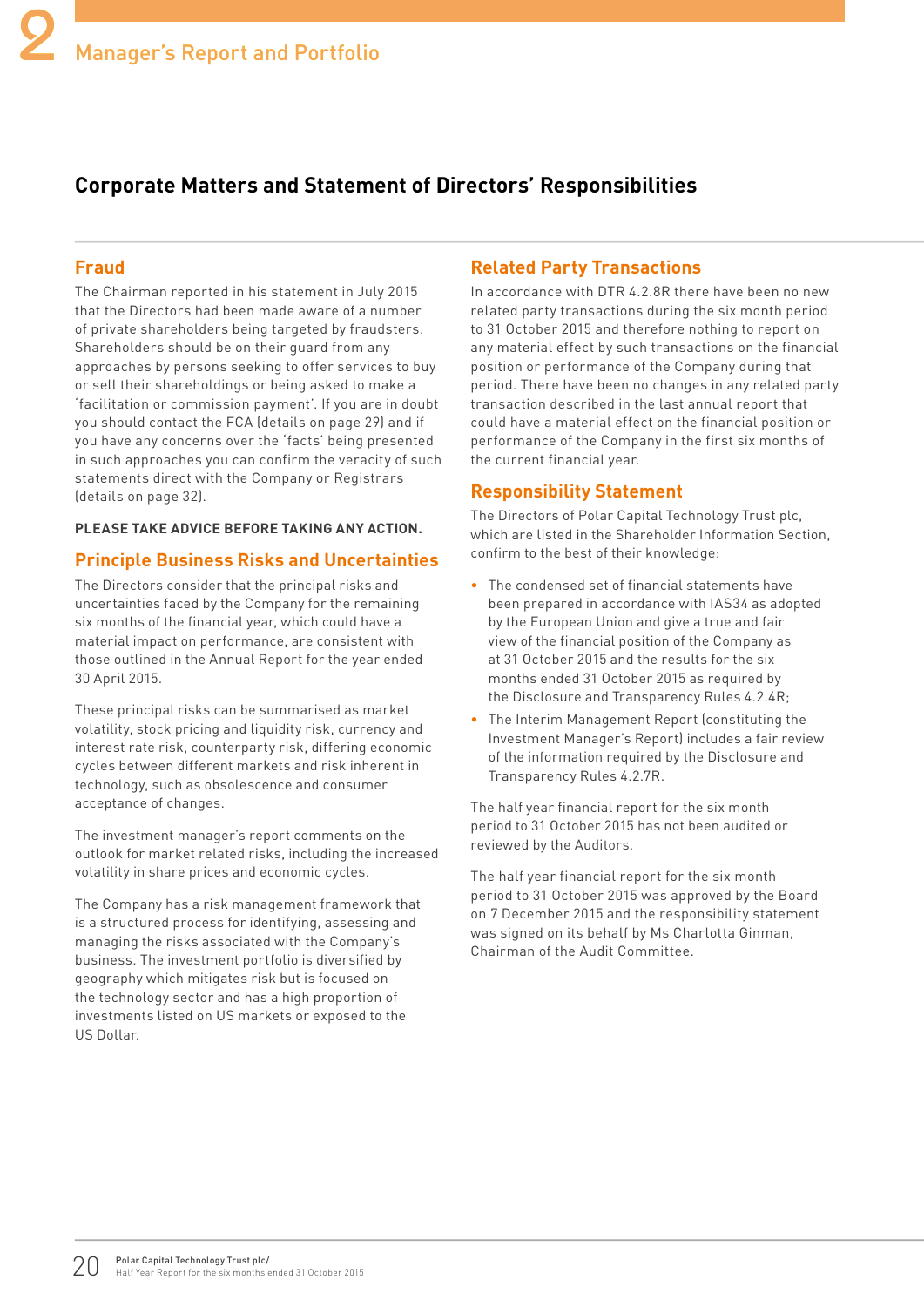## **Statement of Comprehensive Income**

for the half year ended 31 October 2015

|                                                                    |                |                            | <i>(Unaudited)</i>                 |                 |                                         |                                    | (Audited)       |                                  |                             |                          |  |
|--------------------------------------------------------------------|----------------|----------------------------|------------------------------------|-----------------|-----------------------------------------|------------------------------------|-----------------|----------------------------------|-----------------------------|--------------------------|--|
|                                                                    |                |                            | Half year ended<br>31 October 2015 |                 |                                         | Half year ended<br>31 October 2014 |                 |                                  | Year ended<br>30 April 2015 |                          |  |
|                                                                    | <b>Notes</b>   | Revenue<br>return<br>£'000 | Capital<br>return<br>£'000         | return<br>£'000 | <b>Total Revenue</b><br>return<br>£'000 | Capital<br>return<br>£'000         | return<br>£'000 | Total Revenue<br>return<br>£'000 | Capital<br>return<br>£'000  | Total<br>return<br>£'000 |  |
| Investment income                                                  | $\overline{2}$ | 3,600                      | ÷                                  | 3,600           | 3,244                                   | $\qquad \qquad -$                  | 3,244           | 6,018                            | $\overline{\phantom{0}}$    | 6,018                    |  |
| Other operating income                                             | $\overline{2}$ | $\overline{2}$             | ÷                                  | $\overline{2}$  | 2                                       | $\overline{\phantom{0}}$           | $\overline{2}$  | 5                                | $\overline{\phantom{0}}$    | 5                        |  |
| Gains on investments<br>held at fair value                         |                |                            | 7,178                              | 7,178           |                                         | $-116,254$ 116,254                 |                 |                                  | $-191,422$ 191,422          |                          |  |
| Net gains/(losses) on<br>derivative contracts                      |                |                            | 445                                | 445             |                                         | [2.609]                            | [2.609]         |                                  | (3, 263)                    | (3, 263)                 |  |
| Other currency gains                                               |                |                            | 407                                | 407             |                                         | 646                                | 646             |                                  | 1,165                       | 1,165                    |  |
| <b>Total income</b>                                                |                | 3,602                      | 8,030                              | 11,632          |                                         | 3,246 114,291                      | 117,537         |                                  | 6,023 189,324 195,347       |                          |  |
| <b>Expenses</b>                                                    |                |                            |                                    |                 |                                         |                                    |                 |                                  |                             |                          |  |
| Investment management fee                                          |                | (3,943)                    |                                    | (3,943)         | (3, 266)                                | $\qquad \qquad -$                  | [3, 266]        | (7,033)                          | $\overline{\phantom{0}}$    | (7,033)                  |  |
| Other administrative expenses                                      |                | (402)                      |                                    | (402)           | (380)                                   | $\overline{\phantom{0}}$           | (380)           | (739)                            | $\overline{\phantom{0}}$    | (739)                    |  |
| <b>Total expenses</b>                                              |                | (4, 345)                   | ÷                                  | (4, 345)        | (3,646)                                 | $\qquad \qquad -$                  | (3,646)         | (7, 772)                         | $\overline{\phantom{0}}$    | (7, 772)                 |  |
| (Loss)/profit before<br>finance costs and tax                      |                | [743]                      | 8,030                              | 7,287           |                                         | (400) 114,291 113,891              |                 |                                  | $(1,749)$ 189,324 187,575   |                          |  |
| Finance costs                                                      |                | [162]                      |                                    | [162]           | (185)                                   |                                    | (185)           | (302)                            |                             | (302)                    |  |
| (Loss)/profit before tax                                           |                | (905)                      | 8,030                              | 7,125           |                                         | (585) 114,291 113,706              |                 |                                  | (2,051) 189,324 187,273     |                          |  |
| Tax                                                                |                | [426]                      |                                    | [426]           | (497)                                   |                                    | (497)           | (887)                            |                             | (887)                    |  |
| Net (loss)/profit for the period<br>and total comprehensive income |                | (1, 331)                   | 8,030                              | 6,699           |                                         | $(1,082)$ 114,291 113,209          |                 |                                  | $(2,938)$ 189,324 186,386   |                          |  |
| Earnings per ordinary share<br>(basic) (pence)                     | 4              | (1.01)                     | 6.07                               | 5.06            | [0.82]                                  | 86.36                              | 85.54           |                                  | $(2.22)$ 143.06             | 140.84                   |  |

The total column of this statement represents the Company's Statement of Comprehensive Income, prepared in accordance with IFRS as adopted by the European Union.

The revenue return and capital return columns are supplementary to this and are prepared under guidance published by the Association of Investment Companies.

All items in the above statement derive from continuing operations.

The Company does not have any other comprehensive income.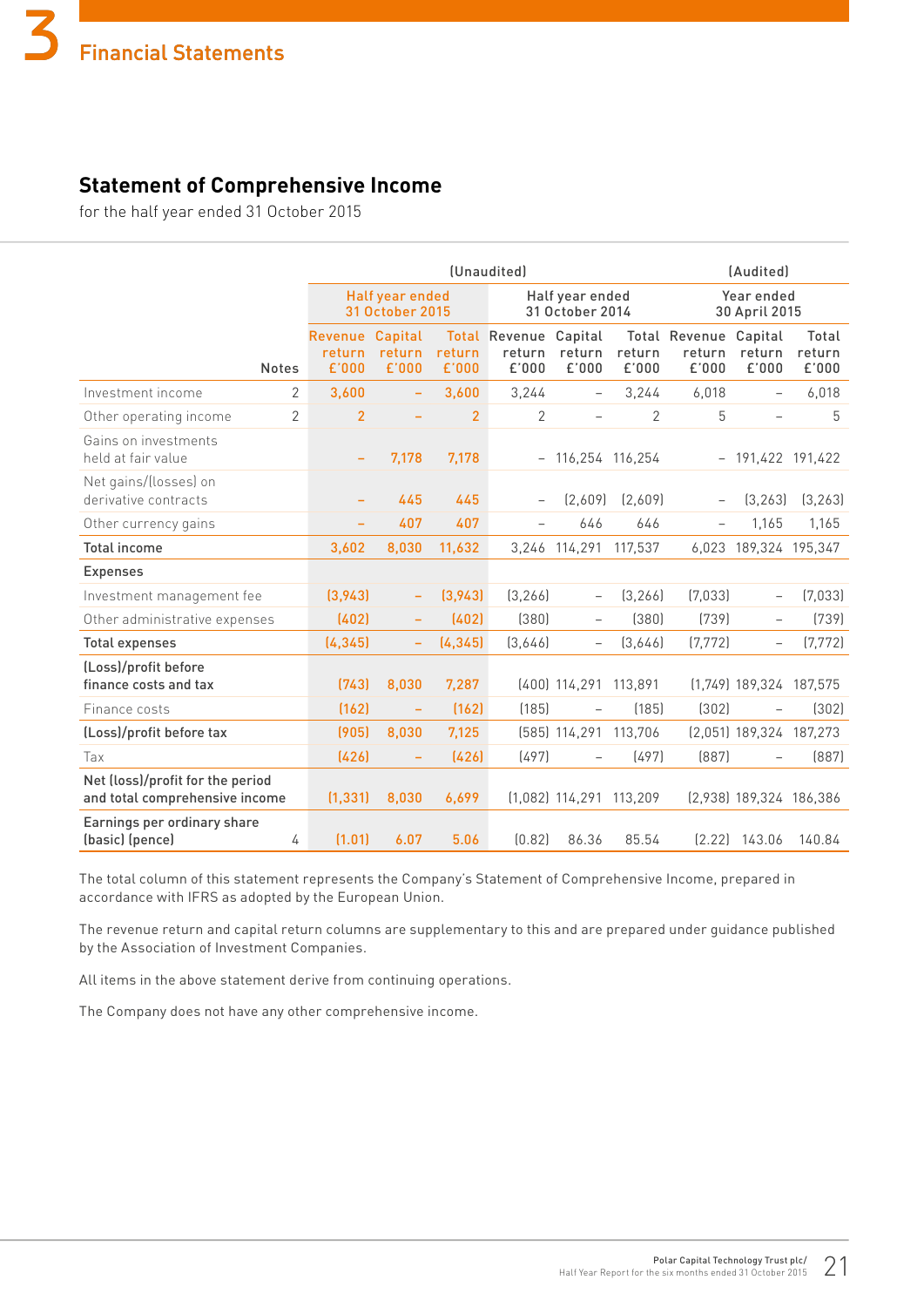## **Balance Sheet**

at 31 October 2015

|                                                                               | <b>Notes</b> | (Unaudited)<br>31 October<br>2015<br>£'000 | (Unaudited)<br>31 October<br>2014<br>£'000 | (Audited)<br>30 April<br>2015<br>£'000 |
|-------------------------------------------------------------------------------|--------------|--------------------------------------------|--------------------------------------------|----------------------------------------|
| Non-current assets                                                            |              |                                            |                                            |                                        |
| Investments held at fair value through profit or loss                         |              | 774,442                                    | 699,828                                    | 770,353                                |
| <b>Current assets</b>                                                         |              |                                            |                                            |                                        |
| Derivative financial instruments held at fair value<br>through profit or loss |              | 586                                        | 654                                        |                                        |
| Receivables                                                                   |              | 13,298                                     | 6,301                                      | 14,575                                 |
| Overseas tax recoverable                                                      |              | 118                                        | 119                                        | 103                                    |
| Cash and cash equivalents                                                     |              | 58,927                                     | 41,459                                     | 33,815                                 |
|                                                                               |              | 72,929                                     | 48,533                                     | 48,493                                 |
| <b>Total assets</b>                                                           |              | 847,371                                    | 748,361                                    | 818,846                                |
| <b>Current liabilities</b>                                                    |              |                                            |                                            |                                        |
| Payables                                                                      |              | (15, 382)                                  | (14, 330)                                  | (12, 288)                              |
| Bank loans                                                                    |              | (29, 916)                                  | (13,604)                                   | (13, 539)                              |
| Bank overdraft                                                                |              | (2, 355)                                   | (585)                                      |                                        |
|                                                                               |              | (47, 653)                                  | (28, 519)                                  | (25, 827)                              |
| Net assets                                                                    |              | 799,718                                    | 719,842                                    | 793,019                                |
| Equity attributable to equity shareholders                                    |              |                                            |                                            |                                        |
| Share capital                                                                 |              | 33,084                                     | 33,084                                     | 33,084                                 |
| Capital redemption reserve                                                    |              | 12,802                                     | 12,802                                     | 12,802                                 |
| Share premium                                                                 |              | 141,955                                    | 141,955                                    | 141,955                                |
| Special non-distributable reserve                                             |              | 7,536                                      | 7,536                                      | 7,536                                  |
| Capital reserves                                                              |              | 680,369                                    | 597,306                                    | 672,339                                |
| Revenue reserve                                                               |              | (76, 028)                                  | (72, 841)                                  | (74, 697)                              |
| <b>Total equity</b>                                                           |              | 799,718                                    | 719,842                                    | 793,019                                |
| Net asset value per ordinary share (pence)                                    | 5            | 604.31                                     | 543.95                                     | 599.25                                 |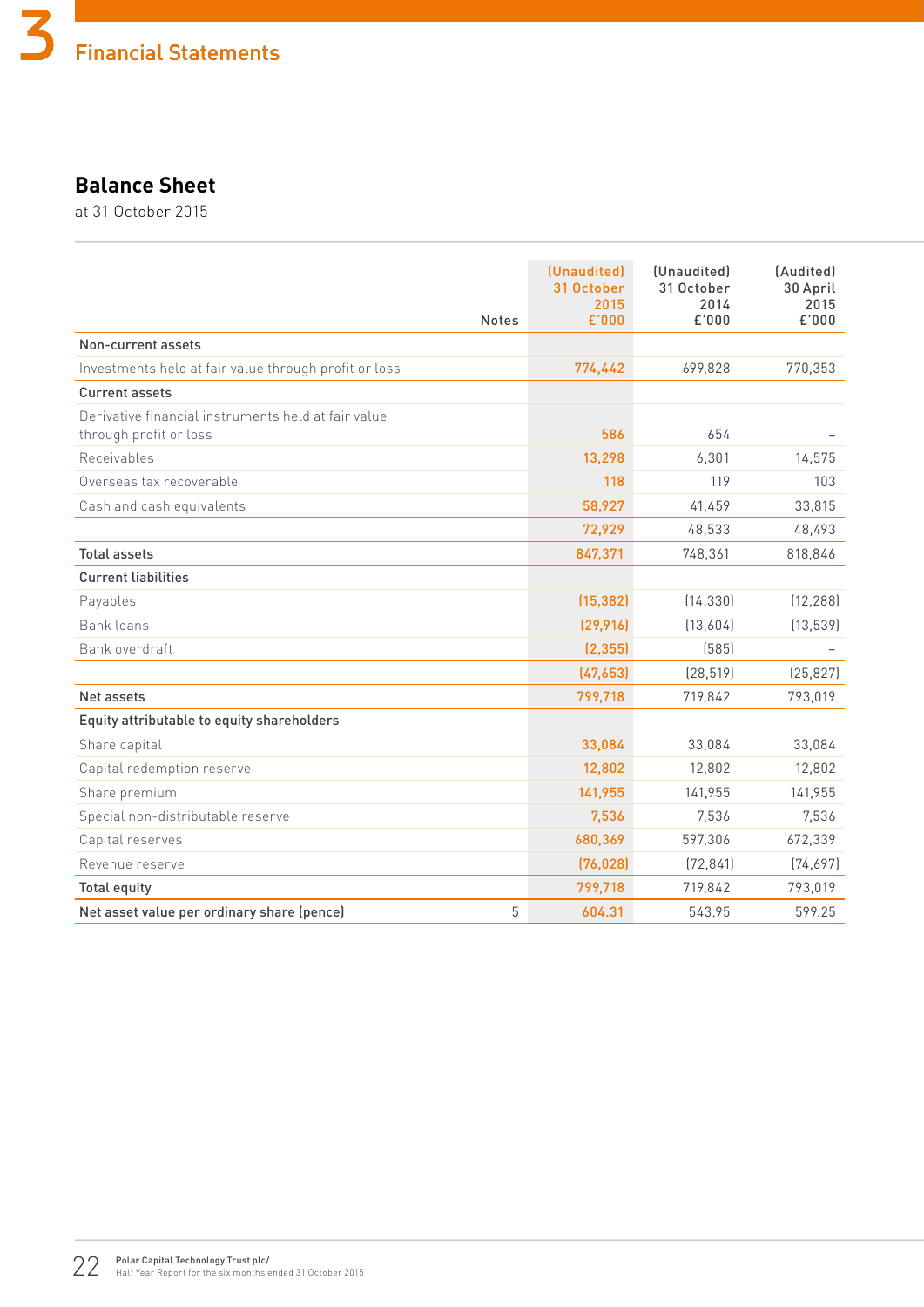## **Statement of Changes in Equity**

for the half year ended 31 October 2015

|                                                    | (Unaudited) Half year ended 31 October 2015 |                                           |                                  |                                                   |                              |                             |                       |
|----------------------------------------------------|---------------------------------------------|-------------------------------------------|----------------------------------|---------------------------------------------------|------------------------------|-----------------------------|-----------------------|
|                                                    | <b>Share</b><br>capital<br>E'000            | Capital<br>redemption<br>reserve<br>£'000 | <b>Share</b><br>premium<br>E'000 | Special non-<br>distributable<br>reserve<br>£'000 | Capital<br>reserves<br>E'000 | Revenue<br>reserve<br>£'000 | <b>Total</b><br>E'000 |
| Total equity at 30 April 2015                      | 33,084                                      | 12,802                                    | 141,955                          | 7.536                                             | 672,339                      | (74.697)                    | 793,019               |
| Total comprehensive income:                        |                                             |                                           |                                  |                                                   |                              |                             |                       |
| Profit/(loss) for the period to<br>31 October 2015 | -                                           |                                           | -                                | -                                                 | 8,030                        | (1, 331)                    | 6,699                 |
| Total equity at 31 October 2015                    | 33,084                                      | 12,802                                    | 141.955                          | 7,536                                             | 680.369                      | (76.028)                    | 799.718               |

|                                             | (Unaudited) Half year ended 31 October 2014 |                                           |                           |                                                   |                              |                             |                |
|---------------------------------------------|---------------------------------------------|-------------------------------------------|---------------------------|---------------------------------------------------|------------------------------|-----------------------------|----------------|
|                                             | Share<br>capital<br>£'000                   | Capital<br>redemption<br>reserve<br>£'000 | Share<br>premium<br>£'000 | Special non-<br>distributable<br>reserve<br>£'000 | Capital<br>reserves<br>£'000 | Revenue<br>reserve<br>£'000 | Total<br>£'000 |
| Total equity at 30 April 2014               | 33.084                                      | 12.802                                    | 141.955                   | 7.536                                             | 483.015                      | (71.759)                    | 606,633        |
| Total comprehensive income:                 |                                             |                                           |                           |                                                   |                              |                             |                |
| Profit for the period to<br>31 October 2014 | $\overline{\phantom{0}}$                    |                                           |                           | $\qquad \qquad -$                                 | 114.291                      | (1.082)                     | 113,209        |
| Total equity at 31 October 2014             | 33,084                                      | 12,802                                    | 141.955                   | 7,536                                             | 597.306                      | (72, 841)                   | 719,842        |

|                                                | (Audited) Year ended 30 April 2015 |                                           |                           |                                                   |                              |                             |                |
|------------------------------------------------|------------------------------------|-------------------------------------------|---------------------------|---------------------------------------------------|------------------------------|-----------------------------|----------------|
|                                                | Share<br>capital<br>£'000          | Capital<br>redemption<br>reserve<br>£'000 | Share<br>premium<br>£'000 | Special non-<br>distributable<br>reserve<br>£'000 | Capital<br>reserves<br>£'000 | Revenue<br>reserve<br>£'000 | Total<br>£'000 |
| Total equity at 30 April 2014                  | 33.084                             | 12.802                                    | 141.955                   | 7.536                                             | 483.015                      | (71.759)                    | 606,633        |
| Total comprehensive income:                    |                                    |                                           |                           |                                                   |                              |                             |                |
| Profit/(loss) for the year to<br>30 April 2015 |                                    |                                           |                           | $\qquad \qquad -$                                 | 189.324                      | (2,938)                     | 186,386        |
| Total equity at 30 April 2015                  | 33,084                             | 12,802                                    | 141.955                   | 7.536                                             | 672.339                      | [74.697]                    | 793.019        |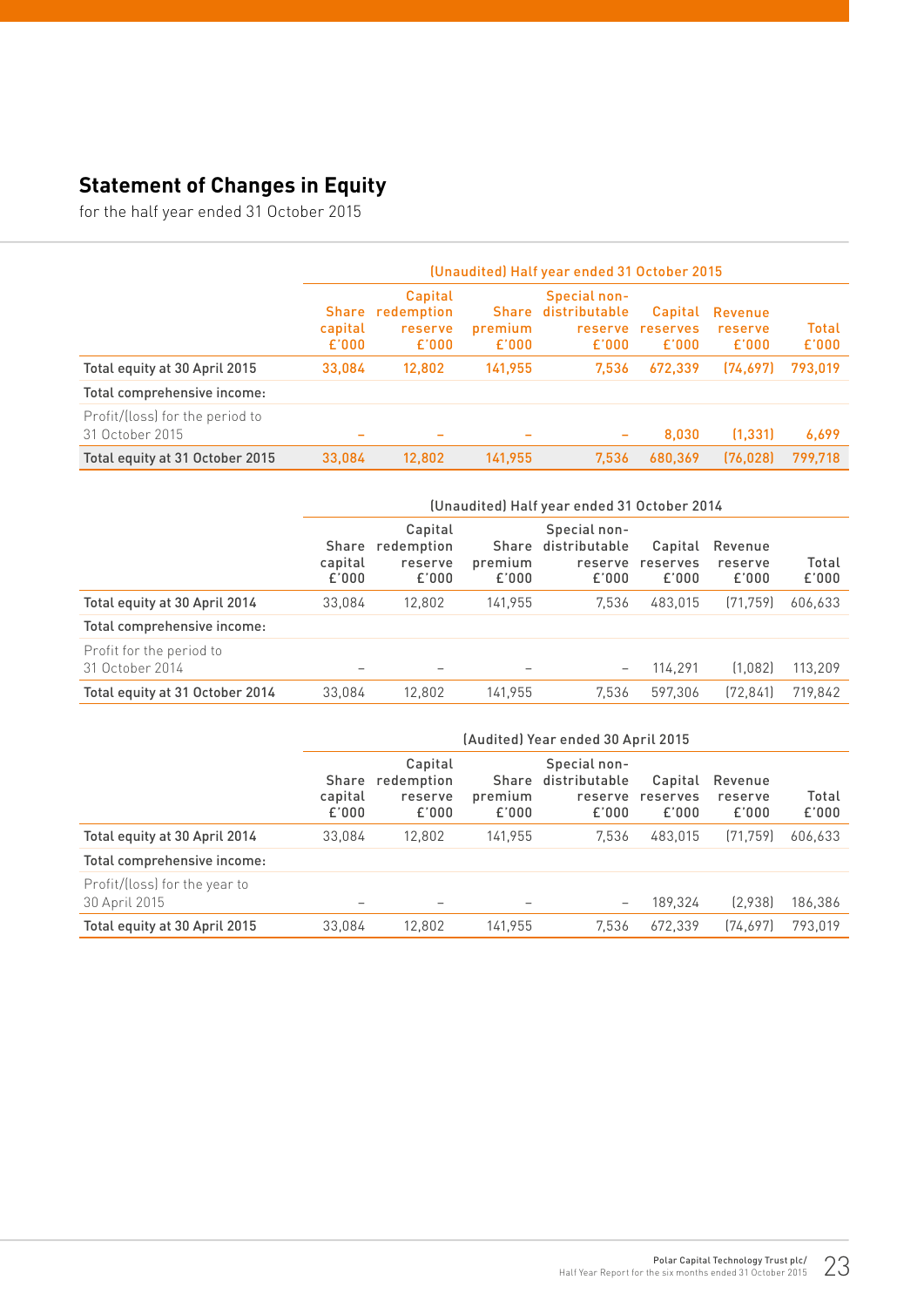## **Cash Flow Statement**

for the half year ended 31 October 2015

|                                                                   | (Unaudited)<br><b>Half year</b><br>ended<br>31 October<br>2015<br>£'000 | (Unaudited)<br>Half year<br>ended<br>31 October<br>2014<br>£'000 | [Audited]<br>Year ended<br>30 April<br>2015<br>£'000 |
|-------------------------------------------------------------------|-------------------------------------------------------------------------|------------------------------------------------------------------|------------------------------------------------------|
| Cash flows from operating activities                              |                                                                         |                                                                  |                                                      |
| Profit before tax                                                 | 7,125                                                                   | 113,706                                                          | 187,273                                              |
| Adjustment for non-cash items:                                    |                                                                         |                                                                  |                                                      |
| Foreign exchange gains                                            | (407)                                                                   | [646]                                                            | (1, 165)                                             |
| Adjusted profit before finance costs and tax                      | 6,718                                                                   | 113,060                                                          | 186,108                                              |
| Adjustments for:                                                  |                                                                         |                                                                  |                                                      |
| Increase in investments                                           | (4,675)                                                                 | (115, 029)                                                       | (185, 554)                                           |
| Decrease/(increase) in receivables                                | 1,277                                                                   | 274                                                              | (7, 346)                                             |
| Increase/(decrease) in payables                                   | 3,094                                                                   | (3, 338)                                                         | (5, 380)                                             |
|                                                                   | (304)                                                                   | (118, 093)                                                       | (198, 280)                                           |
| Net cash generated/(used in) from operating activities before tax | 6,414                                                                   | (5,033)                                                          | (12, 172)                                            |
| Overseas tax deducted at source                                   | (441)                                                                   | (520)                                                            | (894)                                                |
| Net cash generated/(used in) from operating activities            | 5,973                                                                   | (5, 553)                                                         | (13,066)                                             |
| Cash flows from financing activities                              |                                                                         |                                                                  |                                                      |
| Loans matured                                                     | (13, 732)                                                               | [22,668]                                                         | (25,634)                                             |
| Loans drawn                                                       | 30,621                                                                  | 13,649                                                           | 13,649                                               |
| Net cash generated/(used in) from financing activities            | 16,889                                                                  | (9,019)                                                          | (11, 985)                                            |
| Net increase/(decrease) in cash and cash equivalents              | 22,862                                                                  | (14, 572)                                                        | (25, 051)                                            |
| Cash and cash equivalents at the beginning of the period          | 33,815                                                                  | 54,950                                                           | 54,950                                               |
| Effect of foreign exchange rate changes                           | (105)                                                                   | 496                                                              | 3,916                                                |
| Cash and cash equivalents at the end of the period                | 56,572                                                                  | 40,874                                                           | 33,815                                               |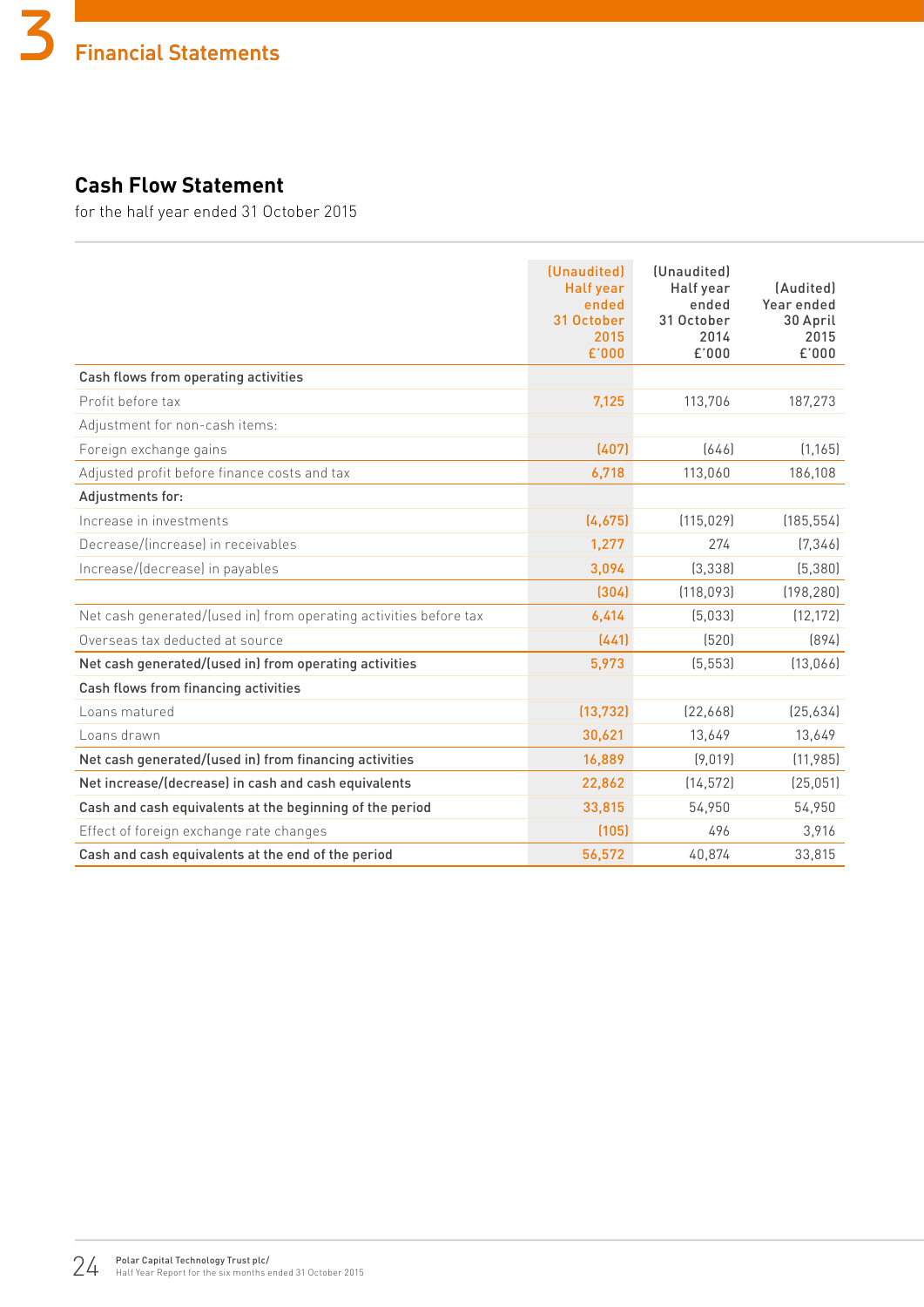## **Notes to the Financial Statements**

for the six month period ended 31 October 2015

#### 1. GENERAL INFORMATION

The financial statements comprise the unaudited results for Polar Capital Technology Trust plc for the six month period to 31 October 2015.

The unaudited financial statements to 31 October 2015 have been prepared using the accounting policies used in the annual financial statements to 30 April 2015. These accounting policies are based on International Financial Reporting Standards ('IFRS'), which comprise standards and interpretations approved by the International Accounting Standards Board ('IASB') and the International Accounting Standards Committee ('IASC'), as adopted by the European Union.

The financial information in this half year report does not constitute statutory accounts as defined in section 434 of the Companies Act 2006. The financial information for the six month periods ended 31 October 2015 and 31 October 2014 have not been audited. The figures and financial information for the year ended 30 April 2015 are an extract from the latest published financial statements and do not constitute statutory accounts for that year. Full statutory accounts for the year ended 30 April 2015, prepared under IFRS, including the report of the auditors which was unqualified, did not draw attention to any matters by way of emphasis and did not contain a statement under section 498 of the Companies Act 2006, have been delivered to the Registrar of Companies.

The accounting policies have not varied from those described in the Annual Report for the year ended 30 April 2015.

The financial statements are presented in Pounds Sterling and all values are rounded to the nearest thousand pounds (£'000), except where otherwise stated.

#### 2. INCOME

|                                                                   | (Unaudited)<br>For the half<br>year ended<br>31 October<br>2015<br>£'000 | (Unaudited)<br>For the half<br>year ended<br>31 October<br>2014<br>£'000 | (Audited)<br>For the year<br>ended<br>30 April<br>2015<br>£'000 |
|-------------------------------------------------------------------|--------------------------------------------------------------------------|--------------------------------------------------------------------------|-----------------------------------------------------------------|
| Income from investments held at fair value through profit or loss |                                                                          |                                                                          |                                                                 |
| Franked dividends                                                 | 49                                                                       | 10                                                                       | 51                                                              |
| Unfranked dividends                                               | 3,551                                                                    | 3,234                                                                    | 5,967                                                           |
|                                                                   | 3,600                                                                    | 3.244                                                                    | 6,018                                                           |
| Other operating income                                            |                                                                          |                                                                          |                                                                 |
| <b>Bank</b> interest                                              | $\overline{2}$                                                           | 2                                                                        | 5                                                               |
| <b>Total income</b>                                               | 3.602                                                                    | 3.246                                                                    | 6.023                                                           |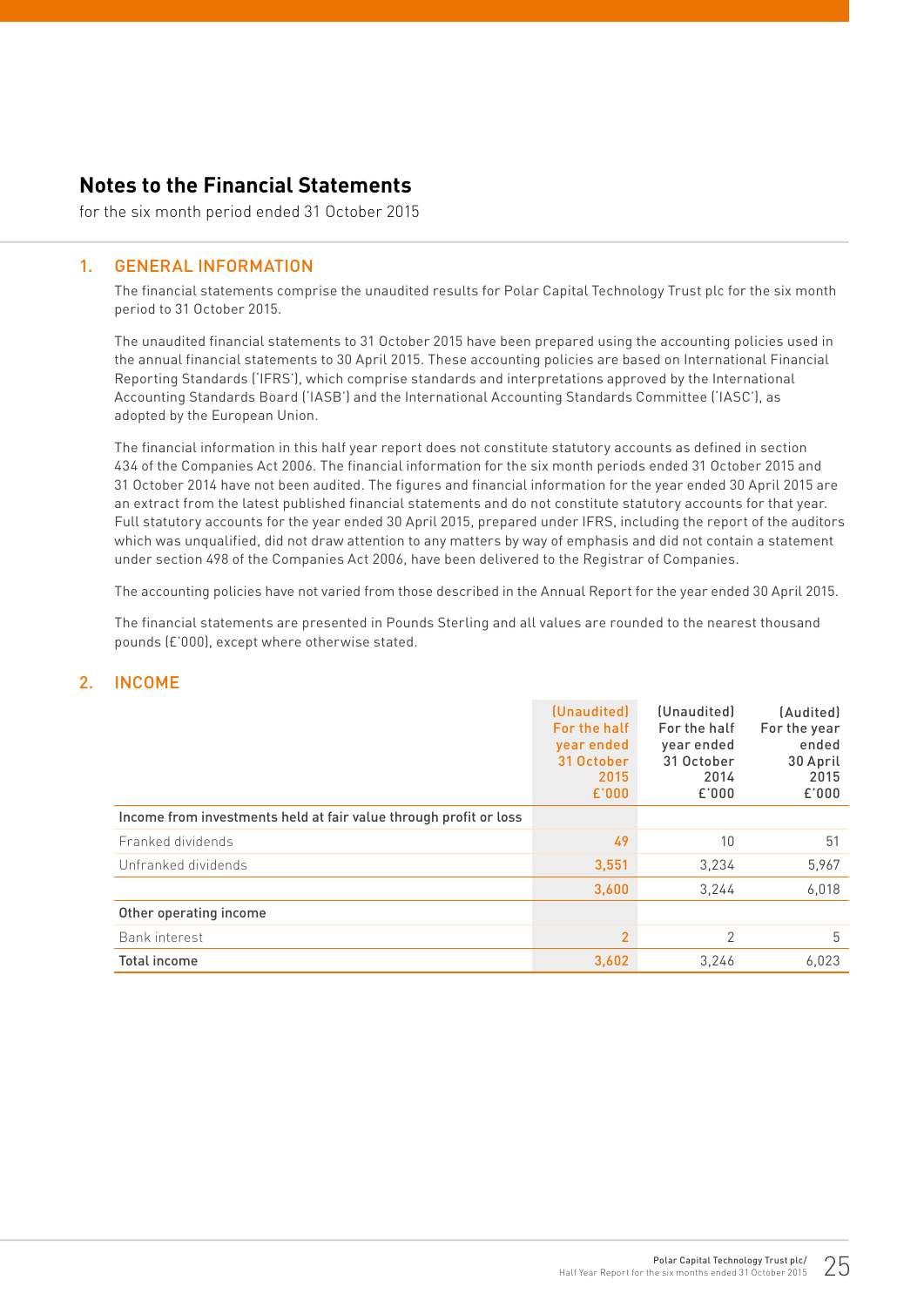## **Notes to the Financial Statements** continued

for the six months ended 31 October 2015

#### 3. PERFORMANCE FEE

The investment manager is entitled to a performance fee based on the level of outperformance of the Company's net asset value per share over its benchmark, the Dow Jones World Technology Index (total return, Sterling adjusted, with the removal of relevent withholding taxes) during the relevant performance period. A fuller explanation of the performance and management fee arrangements is given in the annual report.

At 31 October 2015 no performance fee was accrued but the quantum of any performance fee if payable will be based on the net asset value at the year end 30 April 2016.

#### 4. EARNINGS PER ORDINARY SHARE

|                                                              | (Unaudited)<br>For the half<br>year ended<br>31 October<br>2015<br>E'000 | (Unaudited)<br>For the half<br>year ended<br>31 October<br>2014<br>£'000 | (Audited)<br>For the year<br>ended<br>30 April<br>2015<br>£'000 |
|--------------------------------------------------------------|--------------------------------------------------------------------------|--------------------------------------------------------------------------|-----------------------------------------------------------------|
| Net profit/(loss) for the period:                            |                                                                          |                                                                          |                                                                 |
| Revenue                                                      | (1, 331)                                                                 | (1,082)                                                                  | (2,938)                                                         |
| Capital                                                      | 8,030                                                                    | 114,291                                                                  | 189,324                                                         |
| Total                                                        | 6,699                                                                    | 113,209                                                                  | 186,386                                                         |
| Weighted average number of shares in issue during the period | 132,336,159                                                              | 132,336,159                                                              | 132,336,159                                                     |
| Revenue                                                      | (1.01)p                                                                  | (0.82]p                                                                  | (2.22)p                                                         |
| Capital                                                      | 6.07 <sub>p</sub>                                                        | 86.36p                                                                   | 143.06p                                                         |
| Total                                                        | 5.06 <sub>p</sub>                                                        | 85.54p                                                                   | 140.84p                                                         |

#### 5. NET ASSET VALUE PER ORDINARY SHARE

|                                                          | (Unaudited)<br>31 October<br>2015 | (Unaudited)<br>31 October<br>2014 | (Audited)<br>30 April<br>2015 |
|----------------------------------------------------------|-----------------------------------|-----------------------------------|-------------------------------|
| Undiluted:                                               |                                   |                                   |                               |
| Net assets attributable to ordinary shareholders (£'000) | 799,718                           | 719.842                           | 793.019                       |
| Ordinary shares in issue at end of period                | 132,336,159                       | 132,336,159                       | 132,336,159                   |
| Net asset value per ordinary share                       | 604.31p                           | 543.95p                           | 599.25p                       |

#### 6. DIVIDEND

In accordance with stated policy, no dividend has been declared for the period ended 31 October 2015 or the periods ended 31 October 2014 and 30 April 2015.

#### 7. RELATED PARTY TRANSACTIONS

There have been no related party transactions that have materially affected the financial position or the performance of the Company during the six month period to 31 October 2015.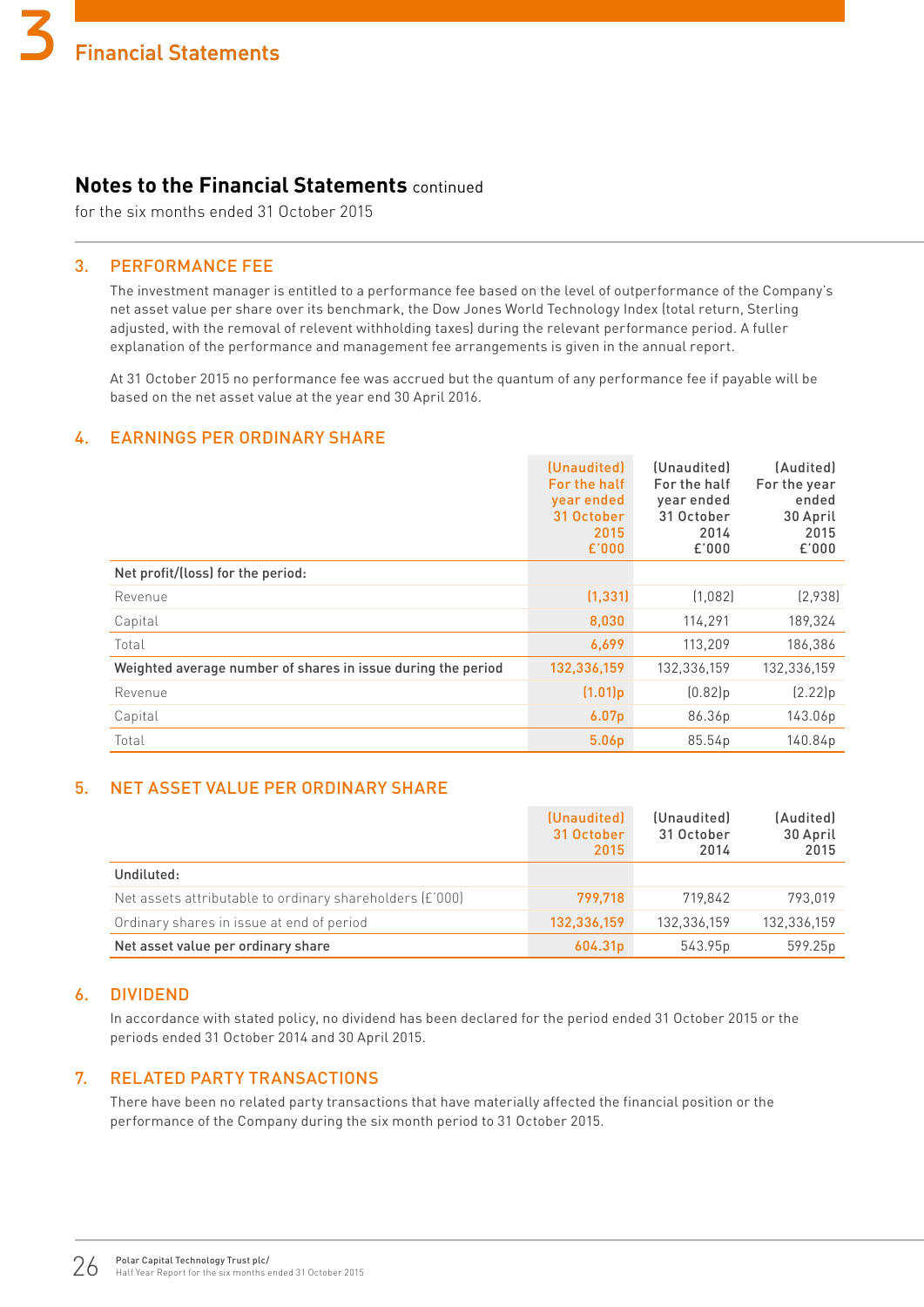## **Shareholder information**

#### **Investing**

The ordinary shares of the Company are listed and traded on the London Stock Exchange.

Investors should be aware that the value of the Company's ordinary shares may reflect the greater relative volatility of technology shares. Technology shares are subject to the risks of developing technologies, competitive pressures and other factors including the acceptance by business and consumers of new technologies. Many companies in the technology sector are smaller companies and are therefore also subject to the risks attendant on investing in smaller capitalisation businesses.

Polar Capital Technology Trust plc is an investment trust and as such its ordinary shares are excluded from the FCA's restrictions which apply to non-mainstream investment products. The Company conducts its affairs and intends to do so for the foreseeable future so that the exclusion continues to apply.

There are a variety of ways to invest in the Company. However this will largely depend upon whether you would like financial advice or are happy to make your own investment decisions.

For those investors who would like advice:

#### Private Client Stockbrokers

Investors with a large lump sum to invest may want to contact a private client stockbroker. They will manage a portfolio of shares on behalf of a private investor and will offer a personalised service to meet an individual's particular needs.

A list of private client stockbrokers is available from the Wealth Management Association at www.thewma.co.uk

#### Financial Advisers

For investors looking to find a financial adviser, please visit www.unbiased.co.uk

Financial Advisers who wish to purchase shares for their clients can also do so via a growing number of platforms that offer investment trusts including Alliance Trust Savings, Ascentric, Nucleus, Raymond James, Seven IM and Transact.

For those investors who are happy to make their own investment decisions:

#### Online Stockbroking Services

There are a number of real time execution only stockbroker services which allow private investors to trade online for themselves, manage a portfolio and buy UK listed shares. Online stockbroking services include Alliance Trust Savings, Barclays Stockbrokers, Halifax Share Dealing, Hargreaves Lansdown, Selftrade and TD Waterhouse.

The Company has also made arrangements with its share registrars, Equiniti Limited, for investors to buy and sell shares through the Shareview.co.uk service. Further details can be obtained from the Shareview website or by calling the Shareholder helpline on 0800 876 6889.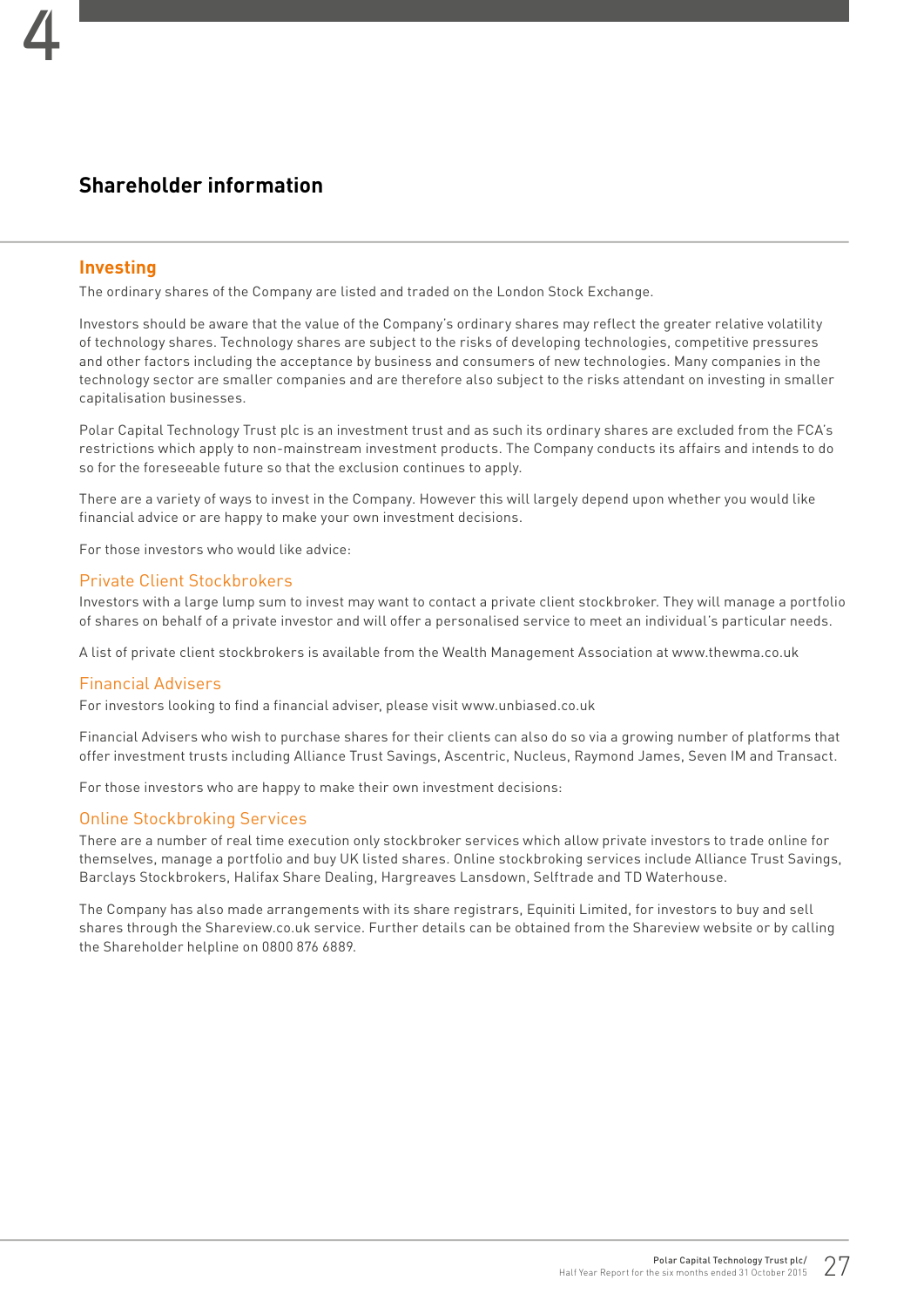## **Shareholder Information** continued

## **Investing** continued

#### Risks

Please remember that the value of your investments and any income from them may go down as well as up. Past performance is not a guide to future performance. You may not get back the amount that you invest. If you are in any doubt as to the suitability of a plan or any investment available within a plan, please take professional advice.

Investors should be aware of the following risks when considering investing in the shares of Polar Capital Technology Trust plc:

- Past performance is not a guide to future performance. Please remember that any investment in the shares of Polar Capital Technology Trust either directly or through a savings scheme or ISA carries the risk that the value of your investment and any income from them may go down as well as up due to the fluctuations of the share price, the market and interest rates. This risk may result in an investor not getting back their original amount invested.
- Investors should be aware that the value of the NAV of the Company's shares may reflect the greater relative volatility of technology shares. Technology shares are subject to the risks of developing technologies, competitive pressures and other factors including the acceptance by business and consumers of new technologies. Many companies in the technology sector are smaller companies and are therefore also subject to the risks attendant on investing in smaller capitalisation businesses.
- As the Company invests in overseas companies changes in exchange rates may cause fluctuations in the value of the investments and of your investment in the Company.
- The Company takes on bank debt for investment purposes ('gearing') which exposes the company to exchange risk when the borrowings are in different currencies and the value of the investments made with the borrowings may fall and may not be sufficient to cover the borrowings and interest costs. However the Company may increase or decrease its borrowing levels to suit market conditions.
- If you are investing through a savings plan, ISA or other investment arrangement it is important that you read the key features documents and understand the risks associated with investing in the shares of the Company. If you are in any doubt as to the suitability of a plan or any investment available within a plan, please take professional advice.
- Tax rates and reliefs change from time to time and may affect the value of your investment.

Polar Capital Technology Trust plc is a public listed company on the London Stock Exchange Premium Market section and complies with the UK Listing Authority's Rules. It is not directly authorised and regulated by the Financial Conduct Authority.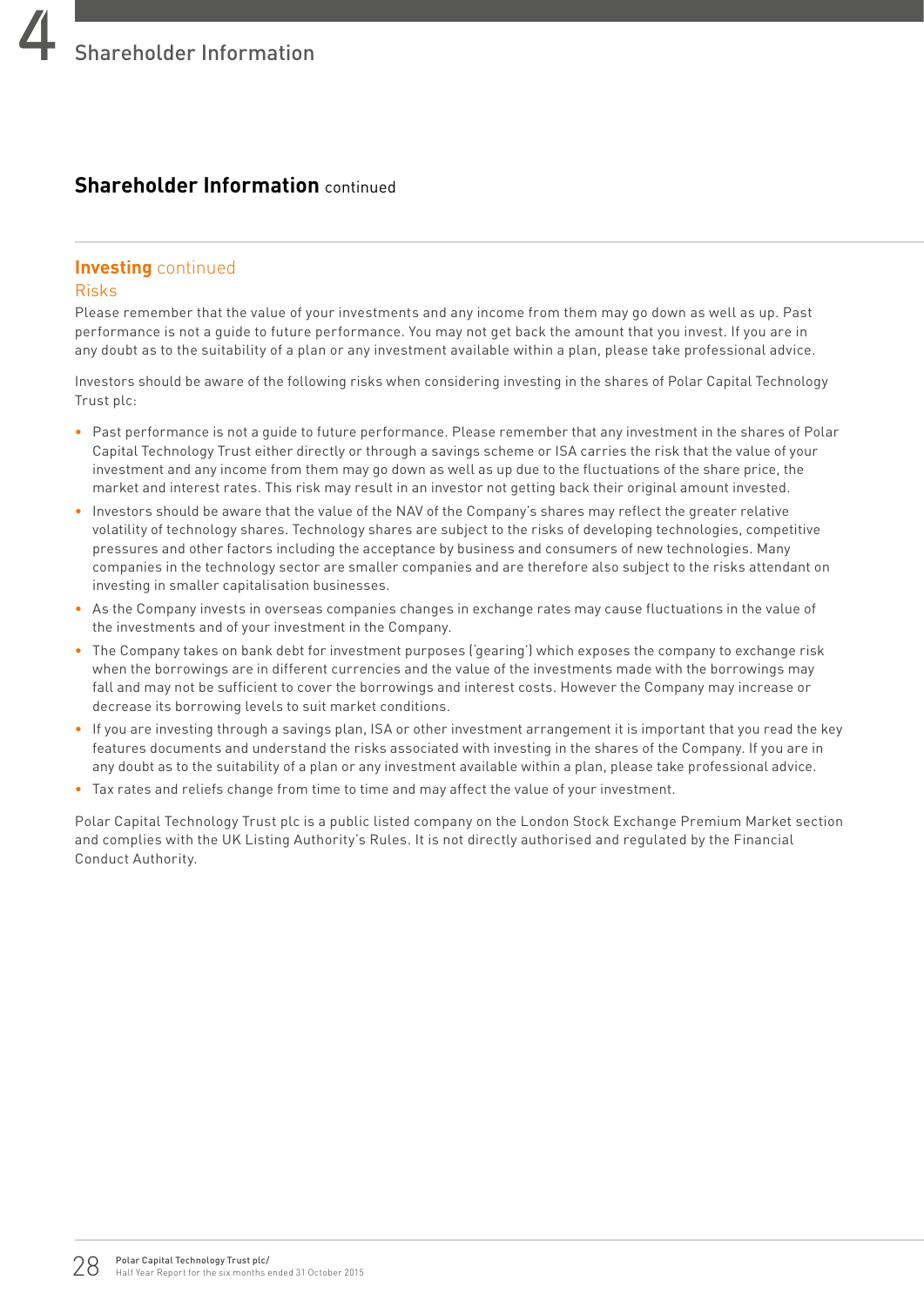#### **Warnings to Shareholders**

#### Boiler Room Scams

We are aware that shareholders have received unsolicited phone calls or correspondence concerning investment matters. These are typically from overseas based 'brokers' who target UK shareholders, offering to sell them what often turn out to be worthless or high risk shares in US or UK investments or offering to act on the shareholder's behalf on the payment of a retainer or similar in a spurious corporate event. These operations are commonly known as 'boiler rooms'. These 'brokers' can be very persistent and extremely persuasive.

It is not just the novice investor that has been duped in this way; many of the victims have been successfully investing for several years. Shareholders are advised to be very wary of any unsolicited advice, offers to buy shares at a discount or offers of free company reports.

If you have been contacted by an unauthorised firm regarding your shares the FCA would like to hear from you.

You can report an unauthorised firm using the FCA helpline on 0845 606 1234 or 0800 111 6768 or by visiting their website, which also has other useful information, at www.fca.org.uk

If you receive any unsolicited investment advice:

- Make sure you get the correct name of the person and organisation
- If the calls persist, hang up

If you deal with an unauthorised firm, you will not be eligible to receive payment under the Financial Services Compensation Scheme.

Details of any share dealing facilities that the company endorses will be included in company mailings.

More detailed information on this or similar activity can be found on the FCA website.

#### **Forward Looking Statements**

Certain statements included in this report and financial statements contain forward-looking information concerning the Company's strategy, operations, financial performance or condition, outlook, growth opportunities or circumstances in the countries, sectors or markets in which the Company operates. By their nature, forward-looking statements involve uncertainty because they depend on future circumstances, and relate to events, not all of which are within the Company's control or can be predicted by the Company. Although the Company believes that the expectations reflected in such forward-looking statements are reasonable, no assurance can be given that such expectations will prove to have been correct. Actual results could differ materially from those set out in the forward-looking statements. For a detailed analysis of the factors that may affect our business, financial performance or results of operations, we urge you to look at the principal risks and uncertainties included in the Strategic Report section of the Annual Report. No part of these results constitutes, or shall be taken to constitute, an invitation or inducement to invest in Polar Capital Technology Trust plc or any other entity, and must not be relied upon in any way in connection with any investment decision. The Company undertakes no obligation to update any forward-looking statements.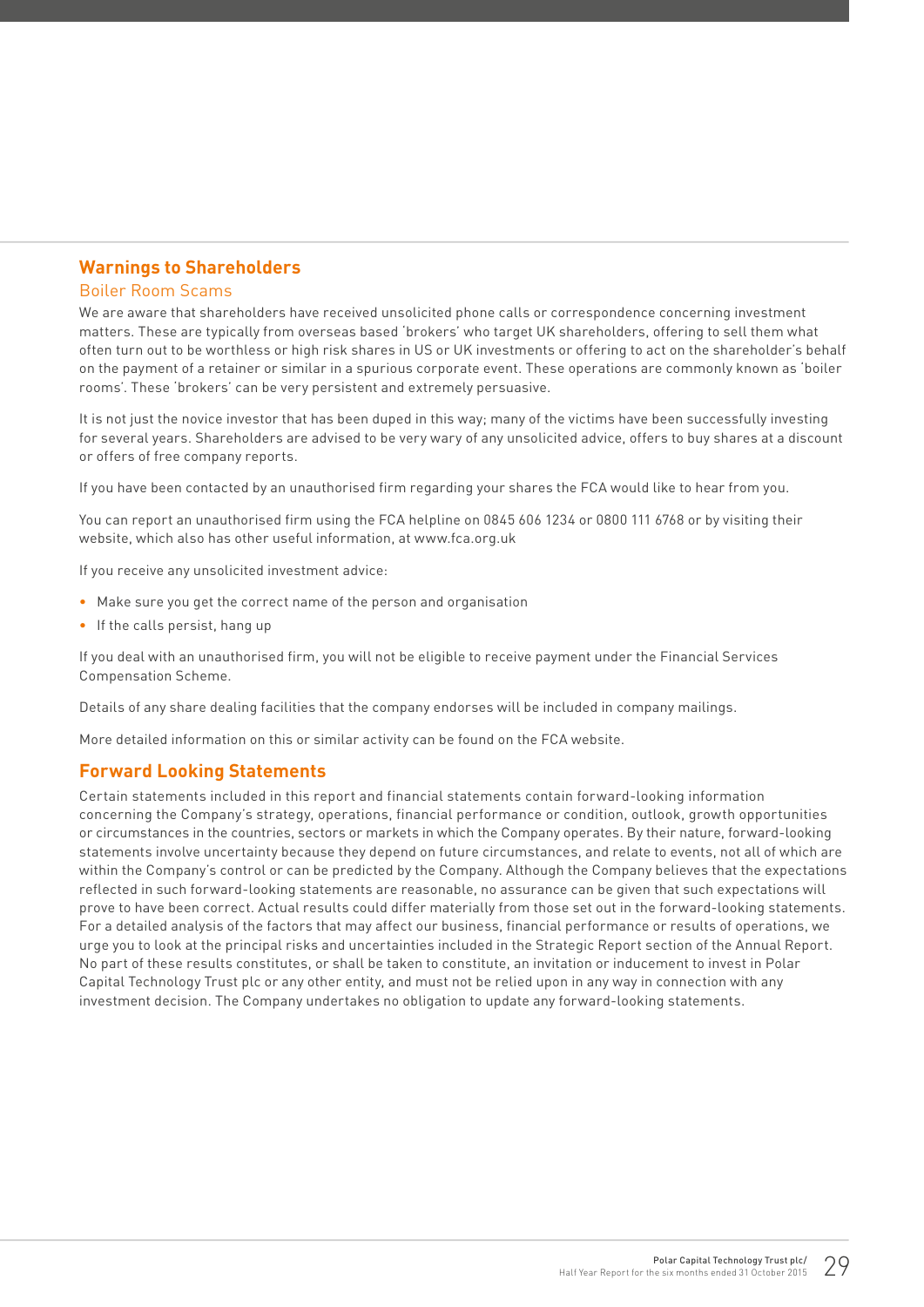## **Shareholder Information** continued

#### **Profile**

#### **History**

Polar Capital Technology Trust plc was launched on 16 December 1996 under the name Henderson Technology Trust plc, with the issue of ordinary shares plus one warrant attached to every five shares. The original subscription price for each share was £1. On 30 September 2005 the warrants reached their final exercise date and were converted into ordinary shares of the Company. On 14 February 2011, subscription shares were issued free of cost to qualifying shareholders on the basis of one subscription share for every five ordinary shares, these expired on 31 March 2014.

In 2015, the shareholders voted to continue the life of the Company and they will have in 2020 and every five years thereafter the right to approve, or otherwise, the continued existence of the Company.

#### **Objective**

The investment objective is to maximise long-term capital growth through investing in a diversified portfolio of technology companies around the world.

The investment policy is set out in full in the Strategic Report of the Annual Report.

#### Rationale

Over the last three decades the technology industry has been one of the most vibrant, dynamic and rapidly growing segments of the global economy. Technology companies continue to offer the potential for above average earnings growth.

Technology may be defined as the application of scientific knowledge for practical purposes and technology companies are defined accordingly.

While this offers a very broad and dynamic investing universe and covers many different companies, the portfolio will be focused on technology companies which use technology or which develop and supply technological solutions as a core part of their business models. This includes areas as diverse as information, media, communications, environmental, healthcare, financial and renewable energy, as well as the more obvious applications such as computing and associated industries.

#### Investment Approach

Stocks are selected for their potential shareholder returns, not on the basis of technology for its own sake. The Investment Manager believes in rigorous fundamental analysis and focuses on:

- management quality;
- the identification of new growth markets:
- the globalisation of major technology trends;
- exploiting international valuation anomalies; and
- sector volatility.

#### Benchmark

The Company has a benchmark of the Dow Jones World Technology Index (total return, Sterling adjusted, with the removal of relevant withholding taxes) against which NAV performance is measured for the purpose of assessing performance fees.

#### Dividends

The Company has not historically paid a dividend as the objective is capital growth.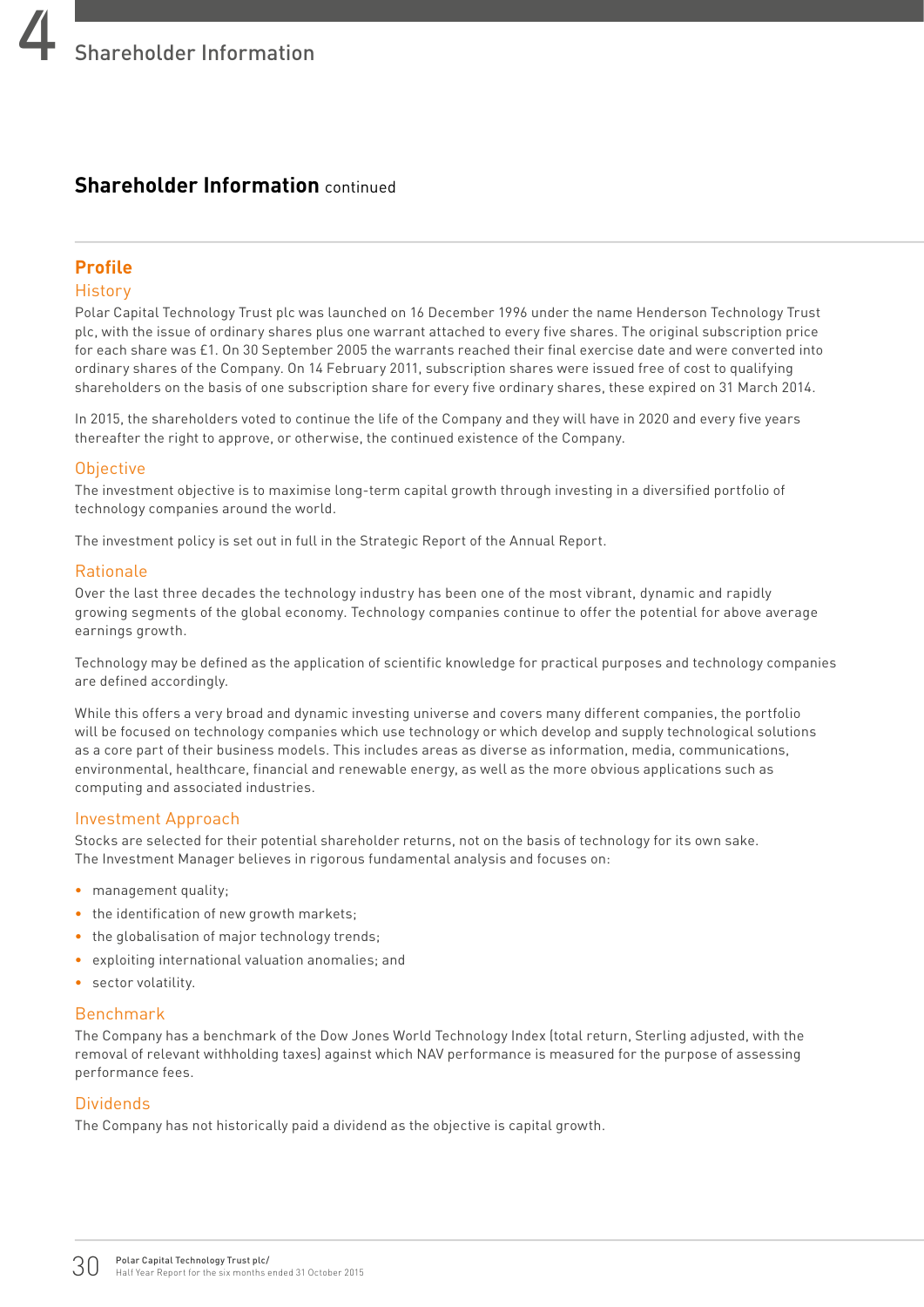#### Management

The Company is led by an experienced Board of Directors with extensive knowledge of investment matters and the regulatory framework in which such activity is undertaken. The Directors are all non-executive and have appointed various third party suppliers to provide a range of services including investment management, depositary and administrative services to the Company.

The role of the Board is to provide oversight of the Company's activities and to ensure the appropriate financial resources and controls are in place to deliver the investment objective and manage the risks associated with such activities. Details of the Directors' skills and relevant experience are included in the Annual Report.

Polar Capital LLP has been the appointed Investment Manager throughout the year and was appointed the Alternative Investment Fund Manager ('AIFM') with effect from 22 July 2014. Mr Ben Rogoff, the appointed portfolio manager, has been responsible for the Company's portfolio since 1 May 2006 and is supported by a team of technology specialists. Details of the investment team are given in the Annual Report.

Polar Capital LLP is authorised and regulated by the Financial Conduct Authority.

#### Fees

The Company pays both a basic management fee and a performance fee. With effect from 1 May 2015 the basic management fee is 1% of the Net Asset Value per share basis up to £800m and above £800m the base fee will be reduced to 0.85%. The performance fee is 15% of the outperformance over the benchmark subject to a highwater mark and cap. Full details of the fees are set out in the Annual Report.

#### Share Price and Net Asset Value

Information on the Company including the Net Asset Value (NAV) and share price can be found on the Company's website at www.polarcapitaltechnologytrust.co.uk

The Company's Net Asset Value ('NAV'), is released daily, on the next working day, following the calculation date, to the London Stock Exchange.

The mid-market price of the ordinary shares is published on the Company's website and daily in the Financial Times in the Companies and Markets section under the heading 'Investment Companies'.

Share price information is also available from The London Stock Exchange Website www.londonstockexchange.co.uk (PCT), Bloomberg (PCT.LN), Datastream (PCT), Lipper (71000395) and Reuters (PCT.L).

The SEDOL code for the ordinary shares is 0422002 and the ISIN is GB004220025.

#### Portfolio Details

Portfolio information is provided to the AIC for its monthly statistical information service (www.theaic.co.uk) and monthly fact sheets, as well as previous copies of annual report and financial statements, are available on the Company's website at www.polarcapitaltechnologytrust.co.uk

A full portfolio listing is given in the annual, half year and published quarterly on the Company's website.

#### Gearing

The Company uses gearing in the form of bank loans which are used on a tactical basis by the Investment Manager, when considered appropriate. The overall level of net gearing is agreed between Polar Capital LLP as the Alternative Investment Fund Manager and the Board. The Board approves and controls all bank facilities and any net borrowings over 15% of the Company's net assets at the time of draw down will only be made after approval of the Board.

The Investment Manager's use of derivatives is controlled by the Board in accordance with the Company's investment policy and any leverage from the use of such derivatives will be subject to the restriction on gearing.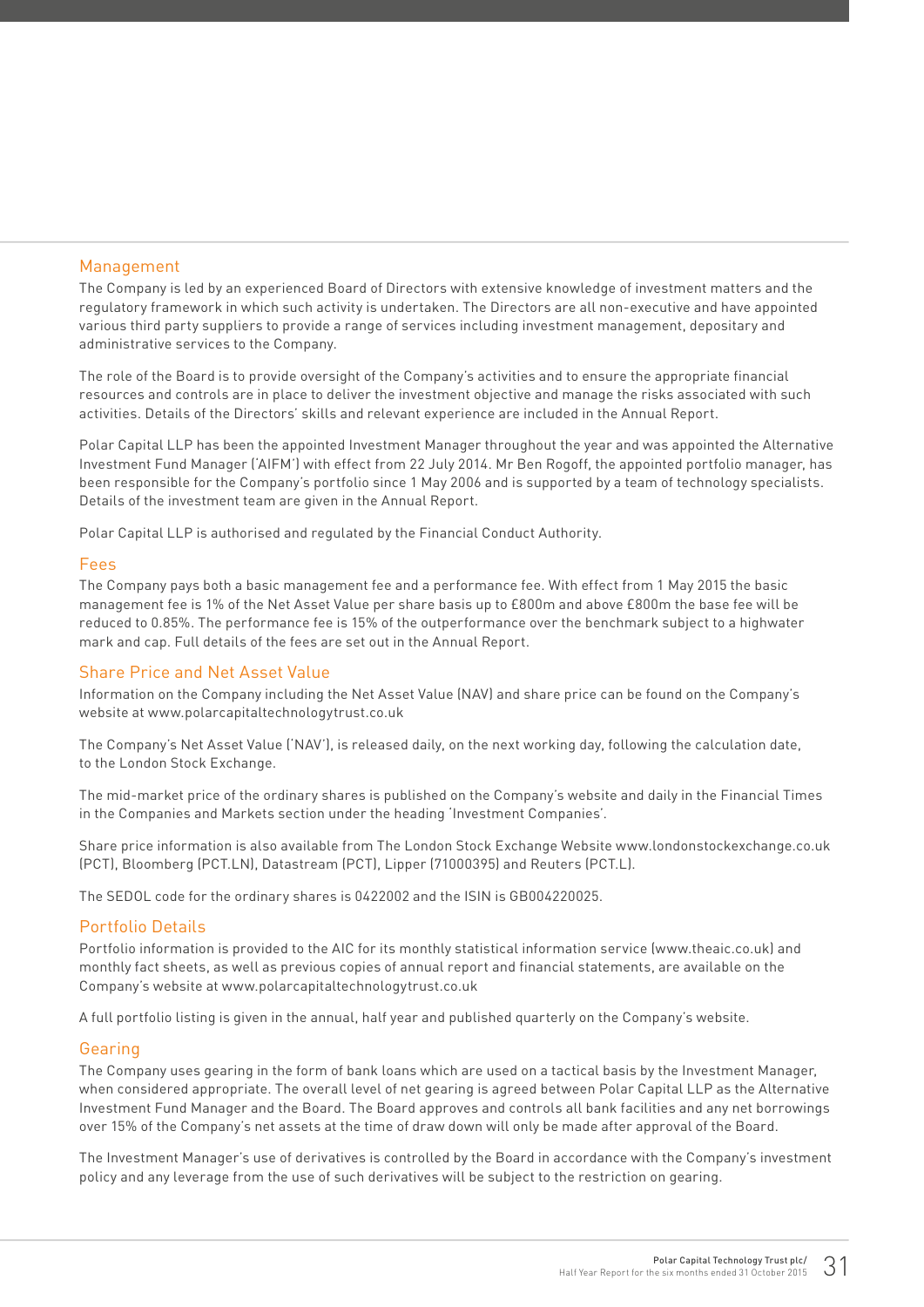## **Contacts**

#### **Directors**

MB Moule (Chairman) BJD Ashford-Russell SC Bates C Ginman PJ Hames RAS Montagu

#### **Investment Manager and A I F M**

Polar Capital LLP Authorised and regulated by the Financial Conduct Authority

#### **Portfolio Manager**

Ben Rogoff

#### **Secretary**

Polar Capital Secretarial Services Limited represented by Neil Taylor

#### **Registered Office and address for contacting the Directors**

16 Palace Street, London SW1E 5JD

020 7227 2700

#### **Independent Auditors**

PricewaterhouseCoopers LLP Atria One, 144 Morrison Street, Edinburgh EH3 8EX

#### **Solicitors**

Herbert Smith Freehills LLP Exchange House, Primrose Street, London EC2A 2HS

#### **Stockbrokers**

Cenkos Securities plc 6.7.8. Tokenhouse Yard, London EC2R 7AS

#### **Depositary, Bankers and Custodian**

HSBC Bank Plc 8 Canada Square, London E14 5HQ

#### **Registered Number**

Incorporated in England and Wales with company number 3224867 and registered as an investment company under section 833 of the Companies Act 2006

#### **Company Website**

#### www.polarcapitaltechnologytrust.co.uk

The Company maintains a website which provides a wide range of information on the company, monthly fact sheets, and copies of announcements and other useful details and further links to information sources.

Information on the Company can be obtained from various different sources including www.theaic.co.uk, www.ft.com/markets and www.telegraph.co.uk/funds

#### **Registrar**

Shareholders who have their shares registered in their own name, not through a Share Savings Scheme or ISA, can contact the registrars with any queries on their holding. Post, telephone and Internet contact details are given below.

In correspondence you should refer to Polar Capital Technology Trust plc, stating clearly the registered name and address and, if available, the full account number.

#### Equiniti Limited

Aspect House Spencer Road Lancing West Sussex BN99 6DA

Shareholder helpline: 0800 876 6889 (or +44 121 415 7047)

www.shareview.co.uk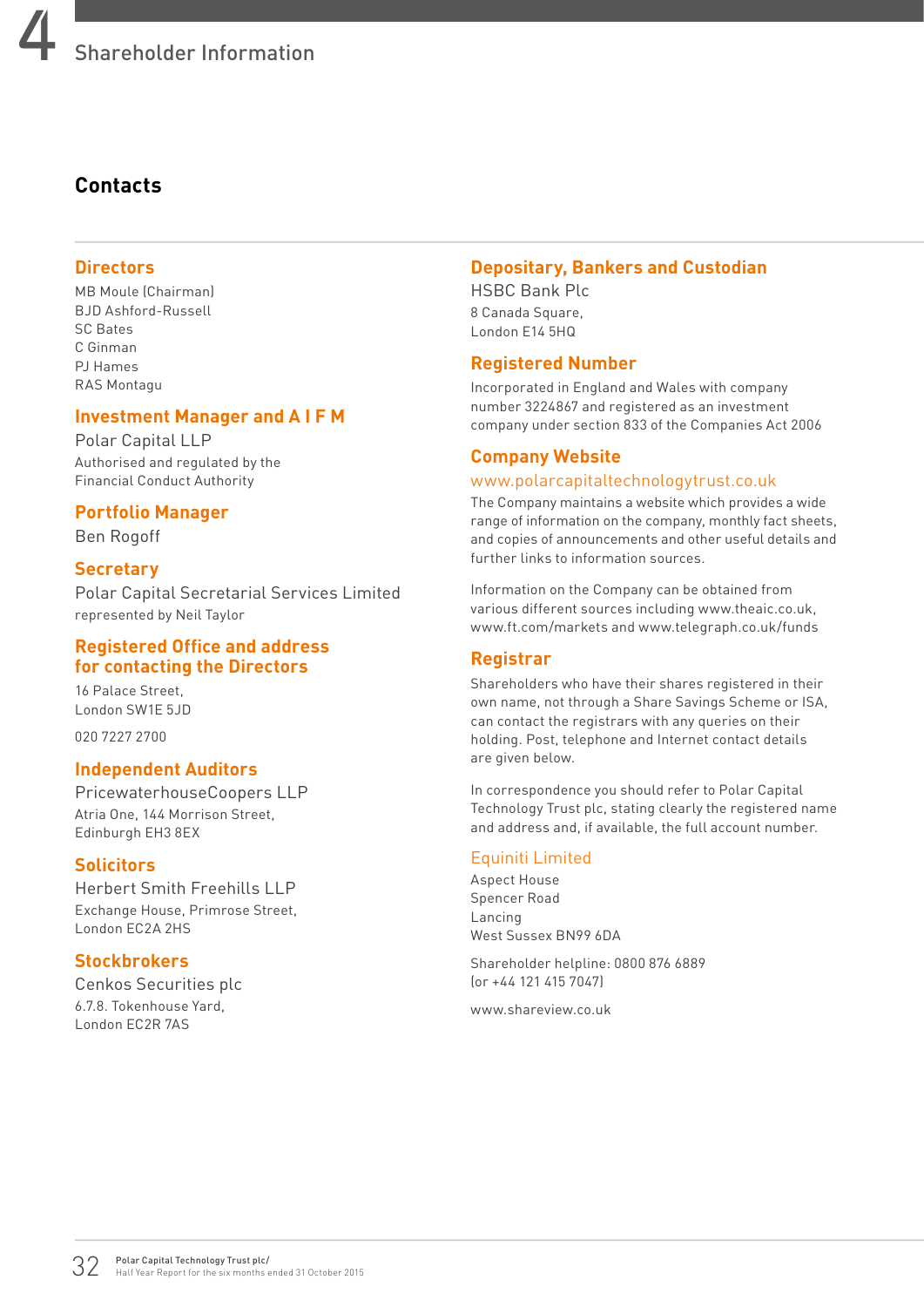#### Electronic Communications

If you hold your shares in your own name you can choose to receive communications from the Company in electronic format. This method reduces costs, is environmentally friendly and, for many, is convenient too.

If you would like to take advantage of Electronic Communications please visit our registrar's website at www.shareview.co.uk and register. You will need your shareholder reference number. If you agree to the terms and conditions, in future, on the day that documents are sent to shareholders by post you will receive an e-mail providing the website address where the documents can be viewed and downloaded. Paper copies will still be available on request.

#### AIC

The Company is a member of the Association of Investment Companies ('AIC') and the AIC website www.theaic.co.uk contains detailed information about investment trusts including guides and statistics.